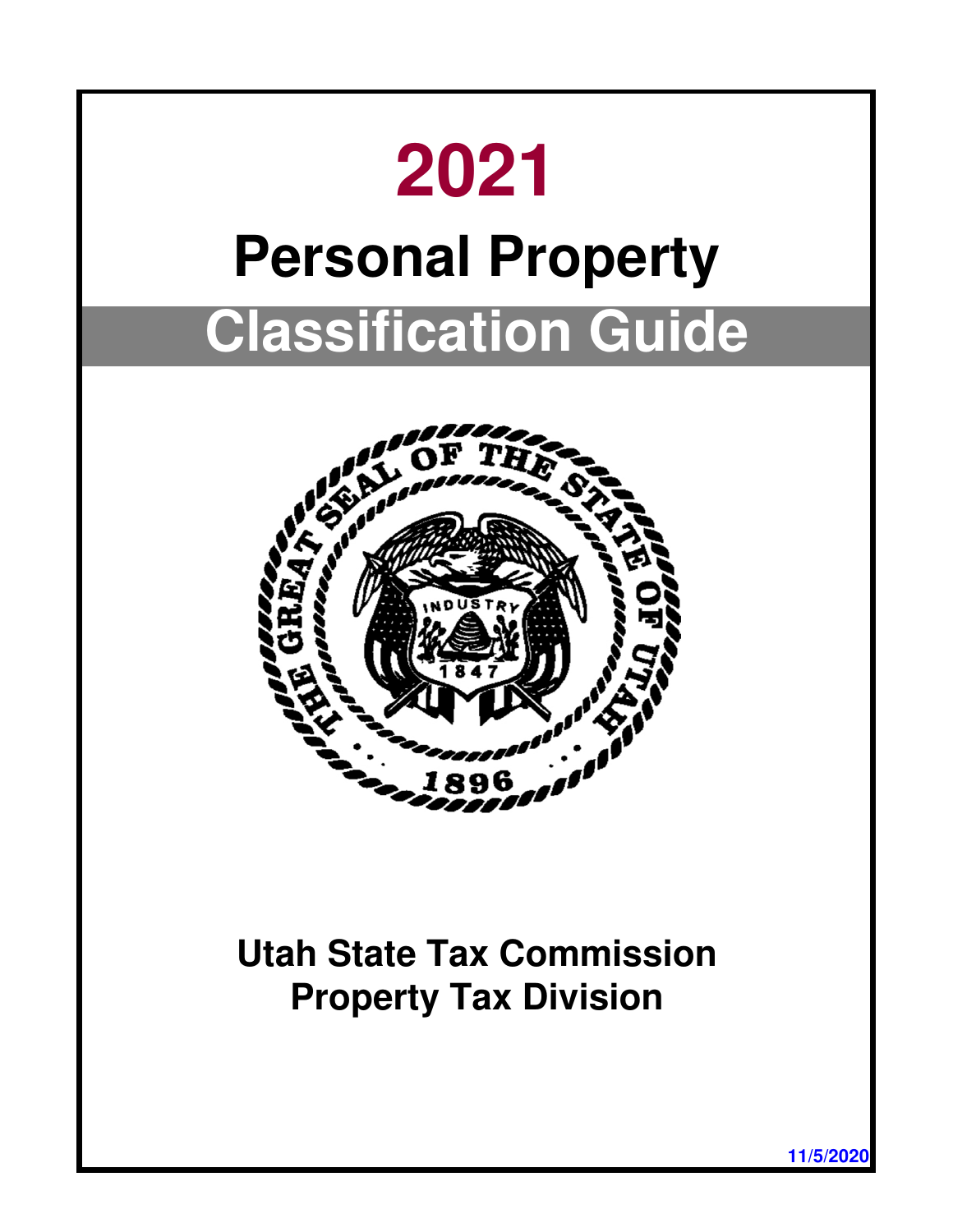|                                            | <b>Table of Contents</b> | Page           |
|--------------------------------------------|--------------------------|----------------|
| <b>Introduction</b>                        |                          | i & ii         |
| Percent Good Table Valuation by Class      |                          | iii            |
| <b>Classification Class Guide</b>          |                          |                |
| Alphabetical Classification Guide - Part I |                          | $C-1$ to $C-7$ |
| Property Listing by Class - Part II        |                          | $C-8$ to $C14$ |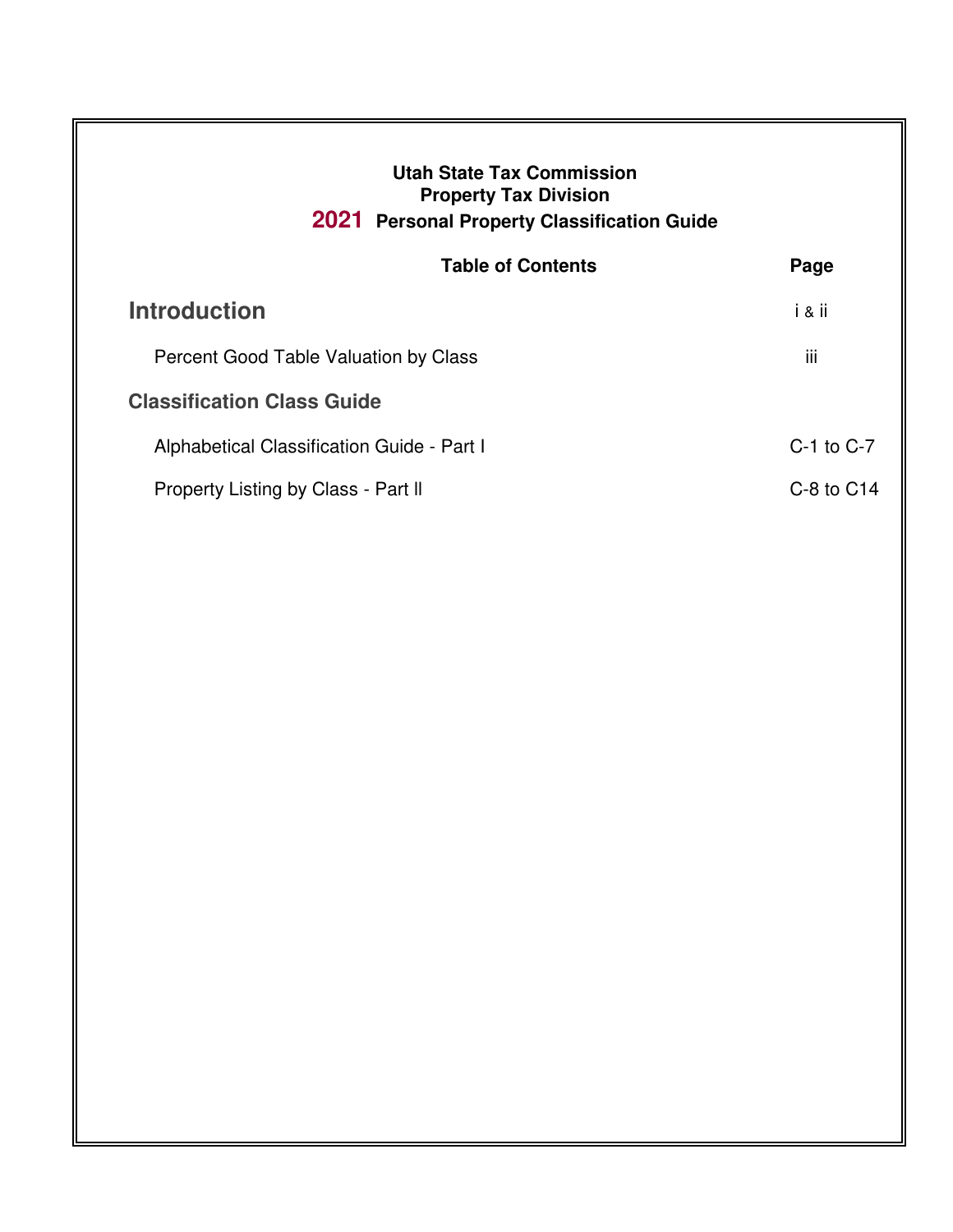# **Introduction**

 Refer to the **2021** Recommended Personal Property Valuation Schedules for guidelines and requirements for the valuation of assessable personal property. Tax Commission Administrative Rule R884-24P-33 details requirements regarding personal property valuation guides and schedules pursuant to Utah Code Section 59-2-301. The administrative rule requires that valuation schedules are to be reviewed and updated annually by the Property Tax Division, and must be approved by the Tax Commission. Classification of personal property are also reviewed and updated on an annual basis.

Classifications in this guide may be used as examples for other like personal property not listed.

## **Classification Schedules**

- Class 1 Short Life Property **:** Property which is fungible in that it is difficult to determine which items are retired from service by age group. Such property is highly susceptible to breakage, loss, rapid wear and tear or subject to extreme obsolescence.
- Class 2 Computer Integrated Machinery **:** Must meet the criteria listed on page C-6.
- Class 3 Short Life Equipment **:** Electronic types of equipment and office machines subject to rapid functional economic obsolescence or items subject to severe wear and tear.
- Class 4 This classification has been replaced with Class 28 **:** Non-Capitized Property
- Class 5 Furniture and Trade Fixtures **:** Non mechanical furniture and trade fixtures subject to functional obsolescence due to style and design changes.
- Class 6 Heavy and Medium Duty Trucks **:** Subject to a 1.5% (.015) State Wide Uniform Fee based on taxable value when registered. Assessed by Ad Valorem Tax rates when not registered.
- Class 8 Machinery & Equipment and Medical & Dental Equipment **:** Used in production or processing industries having an economic life of 12 years or more but subject to functional and economic obsolescence as technologically advanced and more efficient equipment or machinery becomes available.
- Class 9 Off-Highway Recreational Vehicles **:** Subject to an Age Based State Wide Uniform Fee when registered.
- Class 9a ATK Street Legal **:** Subject to an Age Based State Wide Uniform Fee when registered.
- Class 9b Snowmobiles **:** Subject to an Age Based State Wide Uniform Fee when registered.
- Class 10 Railroad Cars **:** These are generally considered Centrally Assessed, includes all types of railroad cars.
- Class 11 Street Motorcycles **:** Subject to an Age Based State Wide Uniform Fee when registered.
- Class 12 Computer Hardware **:** Data processing equipment, main frame computers, LAN systems, personal computers and peripherals subject to rapid functional and economical obsolescence.
- Class 13 Heavy Equipment **:** Mobile machinery used in the construction, forestry, mining and quarry industries as well as equipment used in the processing of construction materials; i.e., cement and asphalt.
- Class 14 Motor Homes **:** Subject to Age Based State Uniform Fee when registered.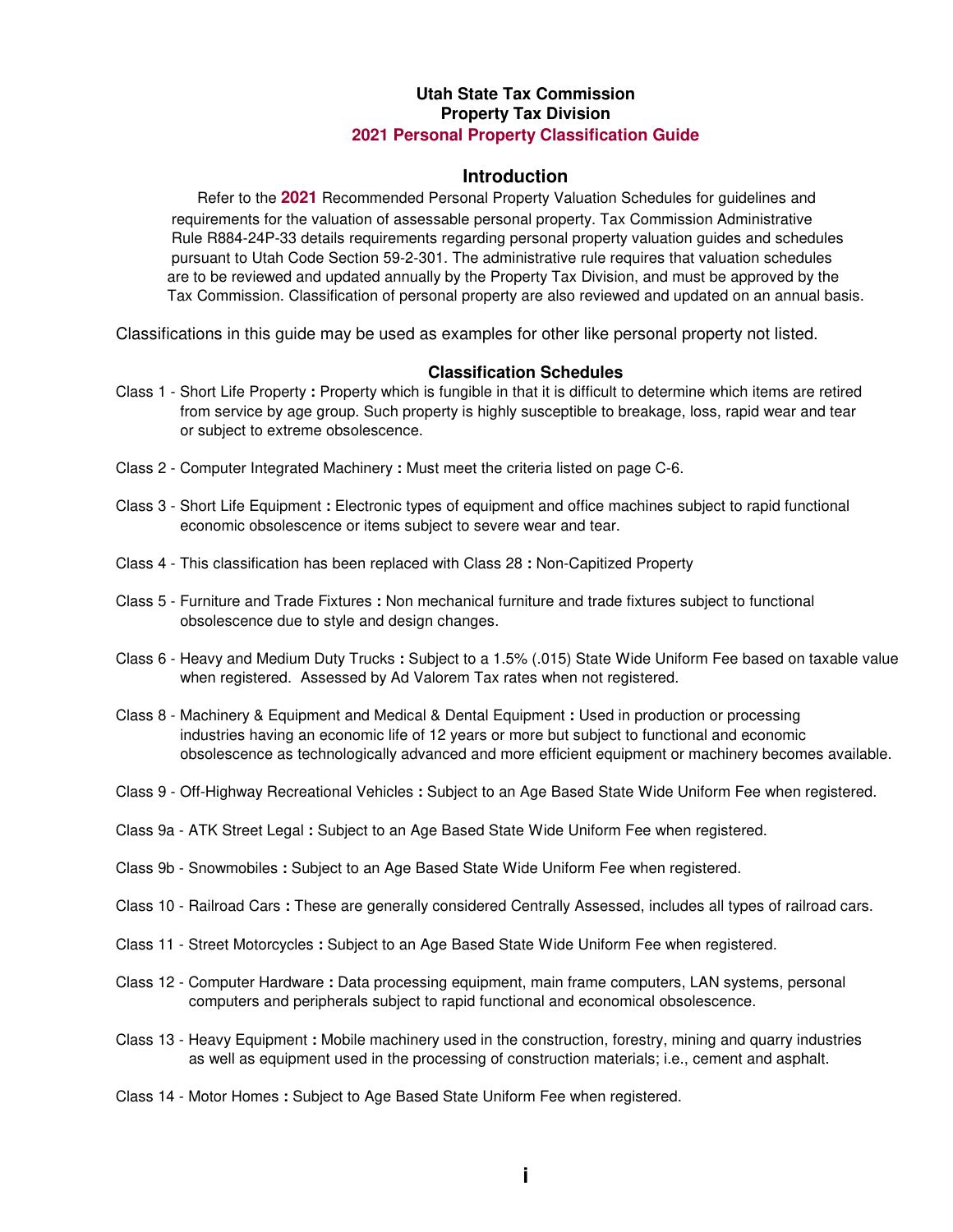## **Classification Schedules**

- Class 15 Semiconductor Manufacturing Equipment **:** Used exclusively in the production of semiconductor products.
- Class 16 Long Life Property **:** Property having a long physical life, subject to little obsolescence.
- Class 17 Vessels (Boats) **:** Vessels 31 feet & above in length: subject to a 1.5% (.015) Uniform Fee when registered.
- Class 17 Vessels below 31feet in length are subject to Age Based Fee depending on length and type.
- Class 18 Travel Trailers **:** Subject to an Age Based State Wide Uniform Fee when registered.
- Class 18a Camping (Tent) Trailers **:** Subject to an Age Based State Wide Uniform Fee when registered.
- Class 20 Petroleum & Natural Gas Exploration and Production Equipment **:** Used in the petroleum and gas exploration and production industry, subject to significant functional and economic obsolescence due to the volatile nature of the petroleum industry.
- Class 21 Commercial Trailers **:** Subject to a 1.5% (.015) Uniform State Wide Fee based on taxable value when registered. Assessed by ad valorem tax rates when not registered.
- Class 21a Other (Non-commercial) Trailers **:** Subject to an Age Based State Wide Uniform Fee when registered.
- Class 24 Leasehold Improvements **:** Used only with leasehold improvements made to exempt property where the exemption does not apply to those improvements. See Tax Commission Administrative Rule R884-24P-32.
- Class 23 Aircraft **:** Subject to an Aircraft Uniform Fee of \$25 when registered.
- Class 25 Aircraft Parts Manufacturing Tools and Dies **:** Equipment and fixtures used to manufacture aircraft parts and components. Property in this class is generally subject to rapid physical, functional and economic obsolescence due to rapid technological and economic shifts in the aircraft parts manufacturing industry.
- Class 26 Personal Watercraft **:** Subject to an Age Based State Wide Uniform Fee when registered.
- Class 27 Electrical Power Generating Equipment and Fixtures **:** Equipment and fixtures used to generate consumer electrical power.
- Class 28 Non-Capitalized Property **:** Non Capitalized personal property under IRS Code Section 162 &179 having an acquisition cost of \$1,000 or less. This election applies to all Classes of Property.

#### **Applying The Recommended Schedules:**

 Personal property subject to an ad valorem tax is classified according to its economic life. Taxable value is calculated by applying the acquisition cost against the percent good factor for the year of acquisition.

 Assessable personal property subject to as valorem tax rates and valued using the Recommended Personal Property Valuation Schedules must be reported to the county assessor where the property has situs (where the property is located) on January 1st. Each county assessor provides a signed statement of assessable personal property for this purpose.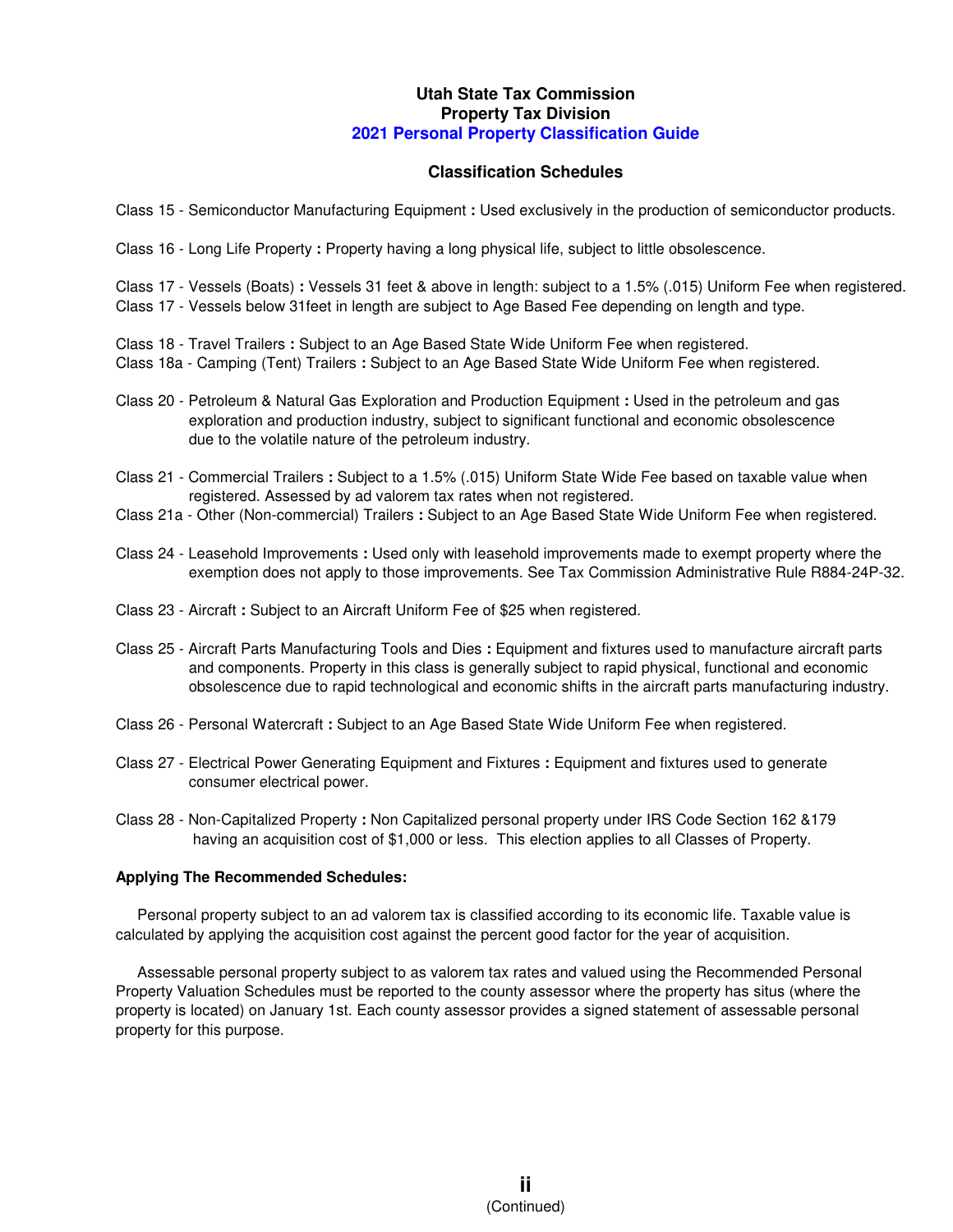|              | 2021                                    |                               |                                       | <b>Personal Property Percent Good Valuation Schedules by Class</b> |                                         |                                                                                   |              |                      |                           |                             |                                     |                                         |                                                     |                            |                               |                                   |                         |
|--------------|-----------------------------------------|-------------------------------|---------------------------------------|--------------------------------------------------------------------|-----------------------------------------|-----------------------------------------------------------------------------------|--------------|----------------------|---------------------------|-----------------------------|-------------------------------------|-----------------------------------------|-----------------------------------------------------|----------------------------|-------------------------------|-----------------------------------|-------------------------|
|              | PROPERTY<br><b>LIFE</b><br><b>SHORT</b> | <b>INTEGRATED</b><br>COMPUTER | EQUIPMT<br><b>UFE</b><br><b>SHORT</b> | <b>FIXTURES</b><br>ઌ<br>FURNITURE                                  | DUTY TRUCKS<br>MED<br>ઌ<br><b>HEAVY</b> | $\Omega$<br>DENTAL<br>ઌ<br>and MEDICAL<br>$\overline{a}$<br>ऌ<br><b>MACHINERY</b> | CARS<br>RAIL | HARDWARE<br>COMPUTER | EQUIPMENT<br><b>HEAVY</b> | SEMICONDUCTOR MANUFACTURING | <b>PROPERTY</b><br><b>LONG LIFE</b> | <b>HOUSEBOATS</b><br>×<br><b>YACHTS</b> | EQUIPMENT<br>GAS<br>ઌૻ<br>$\overline{\overline{0}}$ | <b>COMMERCIAL TRAILERS</b> | <b>LEASEHOLD IMPROVEMENTS</b> | <b>TOOLING</b><br><b>AIRCRAFT</b> | <b>ZOITALIALIAO-ZOZ</b> |
| <b>YR</b>    | $\blacksquare$                          | $\overline{2}$                | $\overline{\mathbf{3}}$               | $5\overline{)}$                                                    | $6\phantom{a}$                          | 8                                                                                 | 10           | 12                   | 13                        | 15                          | 16                                  | 17                                      | 20                                                  | 21                         | 24                            | 25                                | 28                      |
| 2021         |                                         |                               |                                       |                                                                    | 90%                                     |                                                                                   |              | <b>NC</b>            |                           | <b>NC</b>                   |                                     | 90%                                     |                                                     | 95%                        | <b>NC</b>                     |                                   | <b>NC</b>               |
| 2020         | 76%                                     | 96%                           | 90%                                   | 96%                                                                | 77%                                     | 97%                                                                               | 97%          | 62%                  | 51%                       | 47%                         | 97%                                 | 72%                                     | 95%                                                 | 80%                        | 94%                           | 90%                               | 75%                     |
| 2019         | 44%                                     | 86%                           | 74%                                   | 88%                                                                | 73%<br>68%                              | 92%<br>83%                                                                        | 95%          | 46%                  | 49%                       | 34%                         | 96%                                 | 69%                                     | 88%                                                 | 77%                        | 88%                           | 74%                               | 50%                     |
| 2018         | 11%                                     | 74%                           | 55%                                   | 78%                                                                |                                         |                                                                                   | 89%          | 21%<br>9%            | 48%                       | 24%                         | 94%                                 | 67%                                     | 82%                                                 | 74%                        | 82%                           | 56%                               | 25%                     |
| 2017         |                                         | 62%<br>51%                    | 37%                                   | 67%                                                                | 64%                                     | 75%                                                                               | 82%          |                      | 46%                       | 15%                         | 89%                                 | 65%                                     | 74%                                                 | 71%                        | 77%                           | 38%                               | $0\%$                   |
| 2016<br>2015 |                                         | 40%                           | 18%                                   | 58%<br>47%                                                         | 59%<br>54%                              | 67%<br>59%                                                                        | 77%<br>71%   | 7%                   | 42%<br>40%                | 6%                          | 86%                                 | 63%<br>60%                              | 67%                                                 | 67%<br>64%                 | 71%<br>65%                    | 20%                               |                         |
| 2014         |                                         | 26%                           |                                       | 35%                                                                | 48%                                     | 49%                                                                               | 63%          |                      | 38%                       |                             | 83%<br>77%                          | 58%                                     | 61%<br>55%                                          | 61%                        | 59%                           | 4%                                |                         |
| 2013         |                                         | 13%                           |                                       | 24%                                                                | 42%                                     | 40%                                                                               | 57%          |                      | 36%                       |                             | 73%                                 | 56%                                     | 46%                                                 | 58%                        | 54%                           |                                   |                         |
| 2012         |                                         |                               |                                       | 13%                                                                | 37%                                     | 31%                                                                               | 50%          |                      | 34%                       |                             | 65%                                 | 54%                                     | 40%                                                 | 54%                        | 48%                           |                                   |                         |
| 2011         |                                         |                               |                                       |                                                                    | 23%                                     | 22%                                                                               | 44%          |                      | 32%                       |                             | 64%                                 | 51%                                     | 35%                                                 | 51%                        | 42%                           |                                   |                         |
| 2010         |                                         |                               |                                       |                                                                    | 18%                                     | 12%                                                                               | 37%          |                      | 29%                       |                             | 59%                                 | 49%                                     | 28%                                                 | 48%                        | 36%                           |                                   |                         |
| 2009         |                                         |                               |                                       |                                                                    | 14%                                     |                                                                                   | 30%          |                      | 25%                       |                             | 58%                                 | 47%                                     | 20%                                                 | 45%                        | 30%                           |                                   |                         |
| 2008         |                                         |                               |                                       |                                                                    | 7%                                      |                                                                                   | 21%          |                      | 23%                       |                             | 54%                                 | 44%                                     | 11%                                                 | 42%                        |                               |                                   |                         |
| 2007         |                                         |                               |                                       |                                                                    |                                         |                                                                                   | 10%          |                      | 15%                       |                             | 47%                                 | 42%                                     |                                                     | 38%                        |                               |                                   |                         |
| 2006         |                                         |                               |                                       |                                                                    |                                         |                                                                                   |              |                      |                           |                             | 40%                                 | 40%                                     |                                                     | 35%                        |                               |                                   |                         |
| 2005         |                                         |                               |                                       |                                                                    |                                         |                                                                                   |              |                      |                           |                             | 32%                                 | 38%                                     |                                                     | 25%                        |                               |                                   |                         |
| 2004         |                                         |                               |                                       |                                                                    |                                         |                                                                                   |              |                      |                           |                             | 24%                                 | 35%                                     |                                                     |                            |                               |                                   |                         |
| 2003         |                                         |                               |                                       |                                                                    |                                         |                                                                                   |              |                      |                           |                             | 16%                                 | 33%                                     |                                                     |                            |                               |                                   |                         |
| 2002         |                                         |                               |                                       |                                                                    |                                         |                                                                                   |              |                      |                           |                             | 8%                                  | 31%                                     |                                                     |                            |                               |                                   |                         |
| 2001         |                                         |                               |                                       |                                                                    |                                         |                                                                                   |              |                      |                           |                             |                                     | 28%                                     |                                                     |                            |                               |                                   |                         |
| 2000         |                                         |                               |                                       |                                                                    |                                         |                                                                                   |              |                      |                           |                             |                                     | 22%                                     |                                                     |                            |                               |                                   |                         |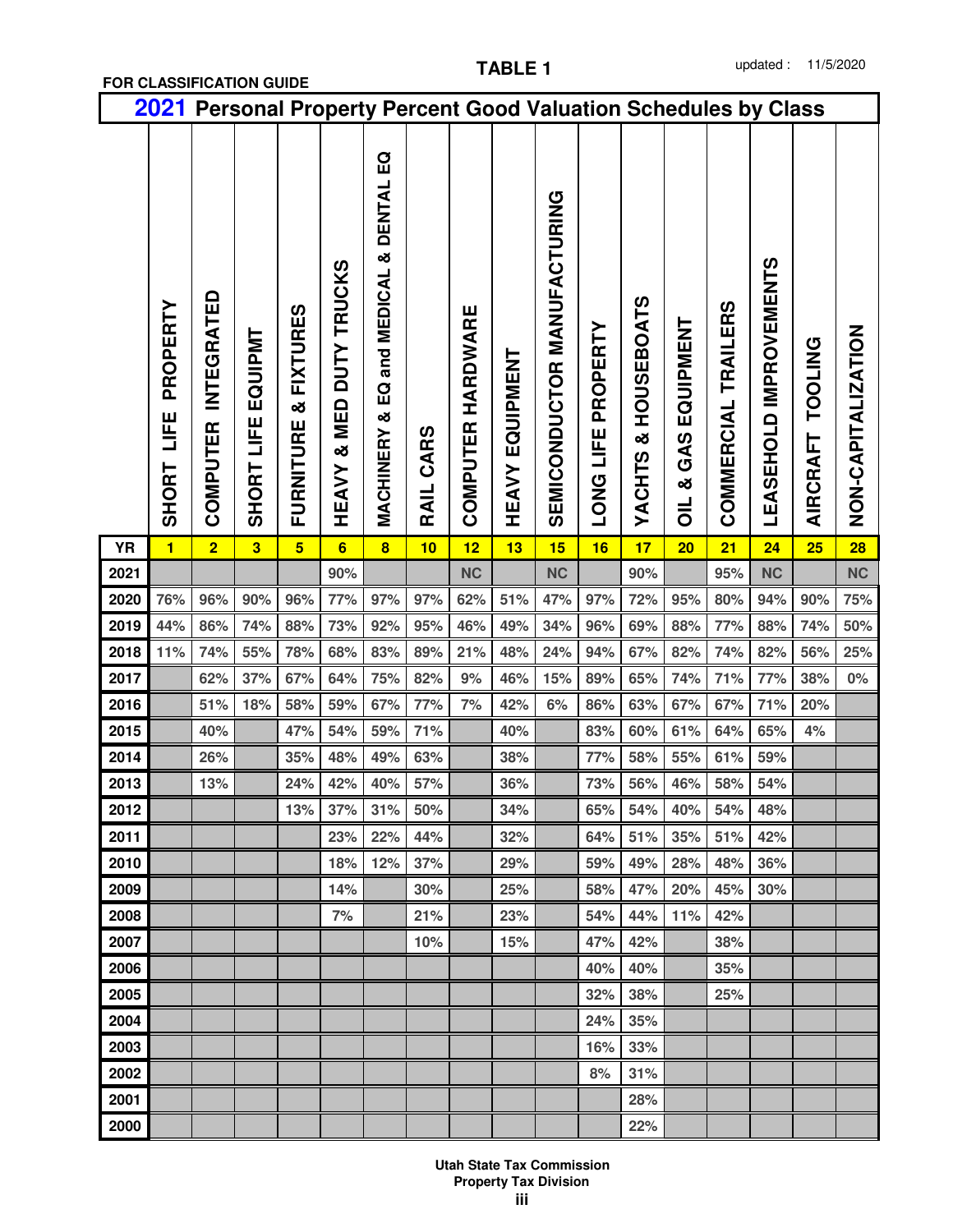# PART - I

Alphabetical Classification Guide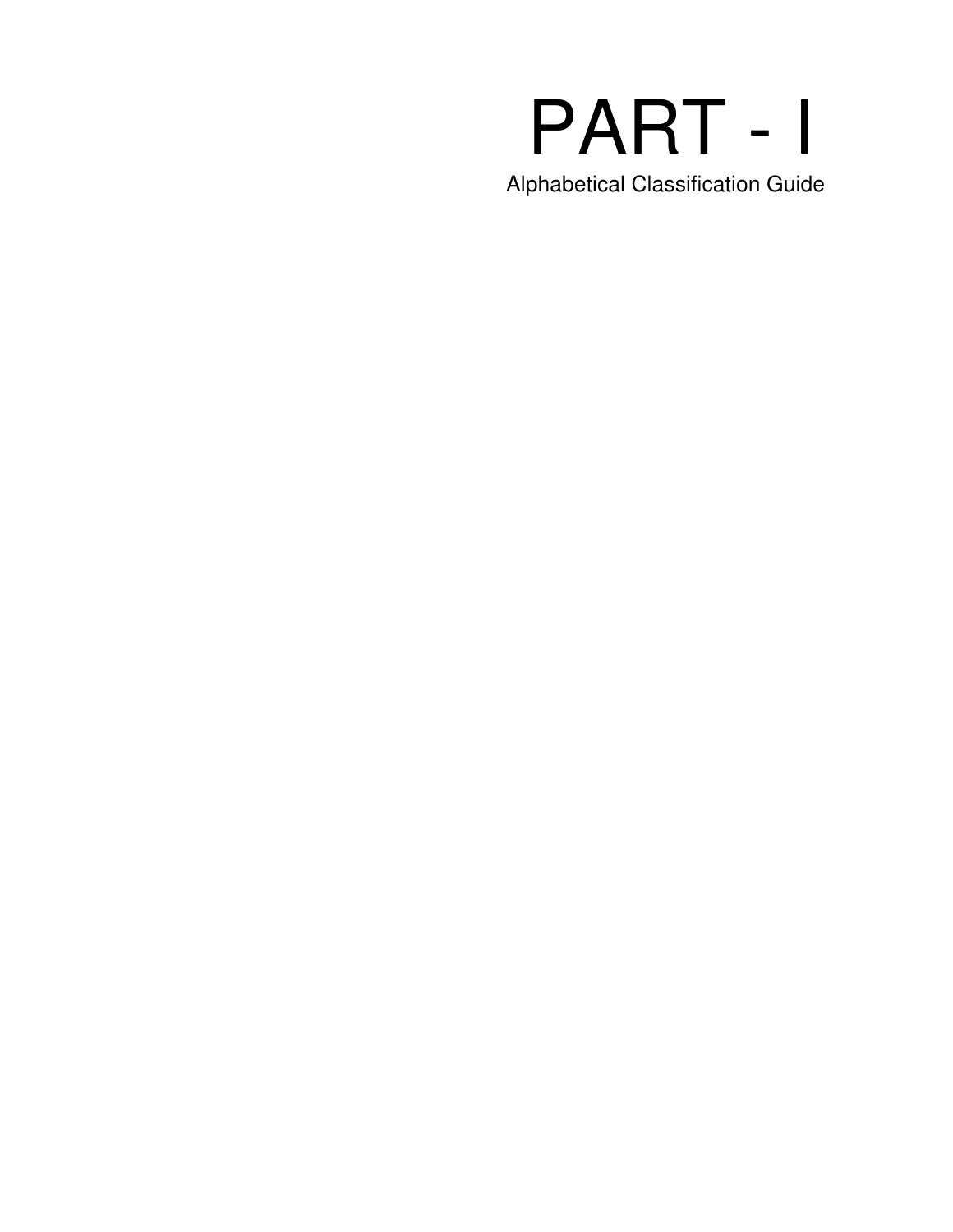| <b>Description</b>                                 | <b>Class</b>            | <b>Description</b>                               | Class                   |
|----------------------------------------------------|-------------------------|--------------------------------------------------|-------------------------|
| <b>Adding Machines, Calculators</b>                | 3                       | Boats 31 Feet or more in length                  | 17 <sub>1</sub>         |
| Air Conditioners / Swamp Coolers                   | 8                       | Boats less than 31 Feet in length (Age Based)    | 17a                     |
| Air Dancers (ie Inflatable Tube Man)               | $\overline{\mathbf{3}}$ | <b>Books &amp; Libraries</b>                     | $\mathbf{1}$            |
| <b>Air Filtration Systems</b>                      | 8                       | <b>Boilers</b>                                   | $\bf{8}$                |
| <b>Aircraft Parts Manufacturing Tools and Dies</b> | 25                      | Booths, Sheds & Kiosks - Portable                | $5\phantom{a}$          |
| <b>Alarm Systems</b>                               | $\overline{\mathbf{3}}$ | <b>Bottling Equipment</b>                        | 8                       |
| All Terrain Off Highway Vehicles (Age Based)       | $\boldsymbol{9}$        | <b>Bowling Alley Pin Setters &amp; Equipment</b> | 8                       |
| <b>Amplifier &amp; Microphones</b>                 | 3                       | <b>Break, Sheet metal</b>                        | 8                       |
| <b>Amusement Rides</b>                             | 8                       | <b>Brewery / Distilling Equipment</b>            | 8                       |
| <b>Apartment Furniture</b>                         | $5\phantom{a}$          | <b>Broadcasting / Receiving Equipment</b>        | 8                       |
| <b>Apparel Racks</b>                               | 5                       | <b>Broilers</b>                                  | 8                       |
| Aquarium                                           | $\overline{\mathbf{5}}$ | <b>Buffers, Floor</b>                            | 8                       |
| <b>Asphalt Paving Equipment, Heavy Equipment</b>   | 13                      | <b>Buildings &amp; Sheds - Portable</b>          | $\overline{\mathbf{5}}$ |
| <b>Asphalt Batch Plants, Construction</b>          | 13                      | <b>Bun Warmers</b>                               | 8                       |
| <b>ATM Machines</b>                                | $\overline{\mathbf{3}}$ | <b>Butcher Blocks and Tables</b>                 | $\overline{\mathbf{5}}$ |
| <b>Auditorium Seating</b>                          | 5                       | <b>Cabinets</b>                                  | $\overline{\mathbf{5}}$ |
| <b>Automated Pharmacy Management Systems</b>       | $\overline{\mathbf{2}}$ | Cable Fiber Optic, (Above ground)                | $\overline{\mathbf{5}}$ |
| <b>Automotive Lifts and Jacks</b>                  | 8                       | <b>Cable Fiber Optic, (Buried)</b>               | 16                      |
| <b>Automotive Lube Equipment</b>                   | 8                       | Cable Coaxial, (Buried or Above ground)          | 5                       |
| <b>Automotive Emission Testing Machines</b>        | 3                       | <b>Cable TV Broadcasting Equipment</b>           | $\overline{\mathbf{3}}$ |
| <b>Automotive Engine Analysis Machines</b>         | 3                       | <b>Cable TV Connection / Distribution</b>        | $\overline{\mathbf{3}}$ |
| <b>Automotive Service &amp; Repair Equipment</b>   | 8                       | <b>Cable TV Headends</b>                         | 3                       |
| <b>Awnings</b>                                     | 5                       | Cad / Cam Systems Software                       | 1                       |
| <b>Baby Cribs</b>                                  | 5                       | Cad / Cam Systems Equipment                      | 12                      |
| <b>Backhoe &amp; Front End Loader Tractors</b>     | 13                      | <b>Calculators</b>                               | $\overline{\mathbf{3}}$ |
| <b>Bakery Equipment</b>                            | $\bf{8}$                | Cameras, Film and Digital                        | $\overline{\mathbf{3}}$ |
| <b>Bar Equipment &amp; Wet Stations</b>            | $\bf{8}$                | <b>Camcorders / TV Broadcast Cameras</b>         | $\overline{\mathbf{3}}$ |
| <b>Barbecue Ovens</b>                              | 8                       | <b>Camping Gear, Short Life</b>                  | 1                       |
| <b>Barricades</b>                                  | 1                       | <b>Camp Stoves</b>                               | $\overline{\mathbf{3}}$ |
| <b>Bars &amp; Back bars</b>                        | 5                       | <b>Candy Manufacturing Furnace</b>               | 8                       |
| <b>Bath Mats</b>                                   | 1                       | <b>Canning Equipment</b>                         | 8                       |
| <b>Batteries</b>                                   | 1                       | <b>Canopies</b>                                  | $\overline{\mathbf{5}}$ |
| <b>Battery Chargers</b>                            | $\bf{8}$                | Car Wash Equipment                               | 8                       |
| <b>Beauty and Barber Shop/Salon Fixtures</b>       | 5                       | <b>Carbonated Drink &amp; Juice Dispensers</b>   | 8                       |
| Beauty and Barber Shop/Salon Equipment             | 3                       | <b>Cardiac Catheterization Lab - Medical</b>     | $\overline{\mathbf{2}}$ |
| Bed Spreads, Bed Sheets & Linens                   | 1                       | <b>Carpet Cleaners</b>                           | 8                       |
| Beds, Hotel / Motel                                | 5                       | Carpeting                                        | $\overline{\mathbf{3}}$ |
| Beds, Medical                                      | $\boldsymbol{8}$        | Carts, (except shopping carts)                   | 5                       |
| <b>Beer Coolers</b>                                | 8                       | <b>Cash Boxes</b>                                | $5\overline{)}$         |
| <b>Benches</b>                                     | 5                       | <b>Cash Registers - Manual</b>                   | $\overline{\mathbf{3}}$ |
| Bicycles, Rental                                   | $\overline{\mathbf{3}}$ | <b>Cashier Islands</b>                           | $\overline{\mathbf{5}}$ |
| <b>Billboard Signs</b>                             | 16                      | <b>Casting Equipment</b>                         | 8                       |
| Billboard LED components @ (See C7)                | 5                       | <b>Catwalks</b>                                  | $\overline{\mathbf{5}}$ |
| <b>Billboard (excluding LED component)</b>         | 16                      | <b>Cat Scanners</b>                              | $\overline{\mathbf{2}}$ |
| <b>Bill Changers</b>                               | 3                       | <b>Cell Phones &amp; Data Storage Devices</b>    | $\overline{\mathbf{3}}$ |
| <b>Bins, Portable</b>                              | 5                       | <b>Cement Batch Plants</b>                       | 13                      |
| <b>Blankets</b>                                    | 1                       | <b>Cement Pump Trucks</b>                        | $6\phantom{a}$          |
| <b>Blast Furnaces</b>                              | 8                       | Cement Forms - Light Duty ## (See C7)            | 1                       |
| <b>Blinds / Shades</b>                             | 5                       | Cement Forms - Heavy Duty ## (See C7)            | 16                      |
| <b>Blowers</b>                                     | 8                       | <b>CEREC Systems - Dental</b>                    | $\overline{\mathbf{2}}$ |
| <b>Boat Docks, Portable</b>                        | 5                       | <b>Chairs, Benches &amp; Stools</b>              | 5 <sup>5</sup>          |

| <b>Description</b>                | <b>Class</b>            | <b>Description</b>                               | <b>Class</b>            |
|-----------------------------------|-------------------------|--------------------------------------------------|-------------------------|
| , Calculators                     | 3                       | Boats 31 Feet or more in length                  | 17                      |
| <b>Swamp Coolers</b>              | 8                       | Boats less than 31 Feet in length (Age Based)    | 17a                     |
| flatable Tube Man)                | 3                       | <b>Books &amp; Libraries</b>                     | 1                       |
| ems                               | 8                       | <b>Boilers</b>                                   | 8                       |
| <b>Iufacturing Tools and Dies</b> | 25                      | Booths, Sheds & Kiosks - Portable                | 5                       |
|                                   | 3                       | <b>Bottling Equipment</b>                        | 8                       |
| hway Vehicles (Age Based)         | 9                       | <b>Bowling Alley Pin Setters &amp; Equipment</b> | 8                       |
| <b>phones</b>                     | 3                       | <b>Break, Sheet metal</b>                        | 8                       |
| S                                 | 8                       | <b>Brewery / Distilling Equipment</b>            | 8                       |
| ıre                               | 5                       | <b>Broadcasting / Receiving Equipment</b>        | 8                       |
|                                   | 5                       | <b>Broilers</b>                                  | 8                       |
|                                   | $\overline{\mathbf{5}}$ | <b>Buffers, Floor</b>                            | 8                       |
| quipment, Heavy Equipment         | 13                      | <b>Buildings &amp; Sheds - Portable</b>          | 5                       |
| <b>Ints, Construction</b>         | 13                      | <b>Bun Warmers</b>                               | 8                       |
|                                   | 3                       | <b>Butcher Blocks and Tables</b>                 | 5                       |
| ıg                                | 5                       | <b>Cabinets</b>                                  | 5                       |
| nacy Management Systems           | $\overline{\mathbf{2}}$ | Cable Fiber Optic, (Above ground)                | 5                       |
| and Jacks                         | 8                       | <b>Cable Fiber Optic, (Buried)</b>               | 16                      |
| Equipment                         | 8                       | Cable Coaxial, (Buried or Above ground)          | 5                       |
| sion Testing Machines             | 3                       | <b>Cable TV Broadcasting Equipment</b>           | 3                       |
| e Analysis Machines               | 3                       | <b>Cable TV Connection / Distribution</b>        | 3                       |
| ce & Repair Equipment             | 8                       | <b>Cable TV Headends</b>                         | 3                       |
|                                   | 5                       | Cad / Cam Systems Software                       | 1                       |
|                                   | 5                       | Cad / Cam Systems Equipment                      | 12                      |
| <b>End Loader Tractors</b>        | 13                      | <b>Calculators</b>                               | $\overline{\mathbf{3}}$ |
| ıt.                               | 8                       | Cameras, Film and Digital                        | 3                       |
| <b>Wet Stations</b>               | 8                       | <b>Camcorders / TV Broadcast Cameras</b>         | 3                       |
|                                   | 8                       | <b>Camping Gear, Short Life</b>                  | 1                       |
|                                   | 1                       | <b>Camp Stoves</b>                               | 3                       |
|                                   | 5                       | <b>Candy Manufacturing Furnace</b>               | 8                       |
|                                   | 1                       | <b>Canning Equipment</b>                         | 8                       |
|                                   | 1                       | Canopies                                         | 5                       |
|                                   | 8                       | <b>Car Wash Equipment</b>                        | 8                       |
| er Shop/Salon Fixtures            | 5                       | <b>Carbonated Drink &amp; Juice Dispensers</b>   | 8                       |
| er Shop/Salon Equipment           | 3                       | <b>Cardiac Catheterization Lab - Medical</b>     | $\overline{\mathbf{2}}$ |
| <b>J</b> Sheets & Linens          | 1                       | <b>Carpet Cleaners</b>                           | 8                       |
| el                                | 5                       | Carpeting                                        |                         |
|                                   | 8                       | Carts, (except shopping carts)                   | 5                       |
|                                   | 8                       | <b>Cash Boxes</b>                                | $\overline{\mathbf{5}}$ |
|                                   | 5                       | <b>Cash Registers - Manual</b>                   | 3                       |
|                                   | 3                       | <b>Cashier Islands</b>                           | 5                       |
|                                   | 16                      | <b>Casting Equipment</b>                         | 8                       |
| nponents @ (See C7)               | 5                       | <b>Catwalks</b>                                  | 5                       |
| ng LED component)                 | 16                      | <b>Cat Scanners</b>                              | $\overline{\mathbf{2}}$ |
|                                   | 3                       | <b>Cell Phones &amp; Data Storage Devices</b>    | $\overline{\mathbf{3}}$ |
|                                   | 5                       | <b>Cement Batch Plants</b>                       | 13                      |
|                                   | 1                       | <b>Cement Pump Trucks</b>                        | 6                       |
|                                   | 8                       | Cement Forms - Light Duty ## (See C7)            | 1                       |
|                                   | 5                       | Cement Forms - Heavy Duty ## (See C7)            | 16                      |
|                                   | 8                       | <b>CEREC Systems - Dental</b>                    | $\overline{\mathbf{2}}$ |
| able                              | 5                       | <b>Chairs, Benches &amp; Stools</b>              | 5                       |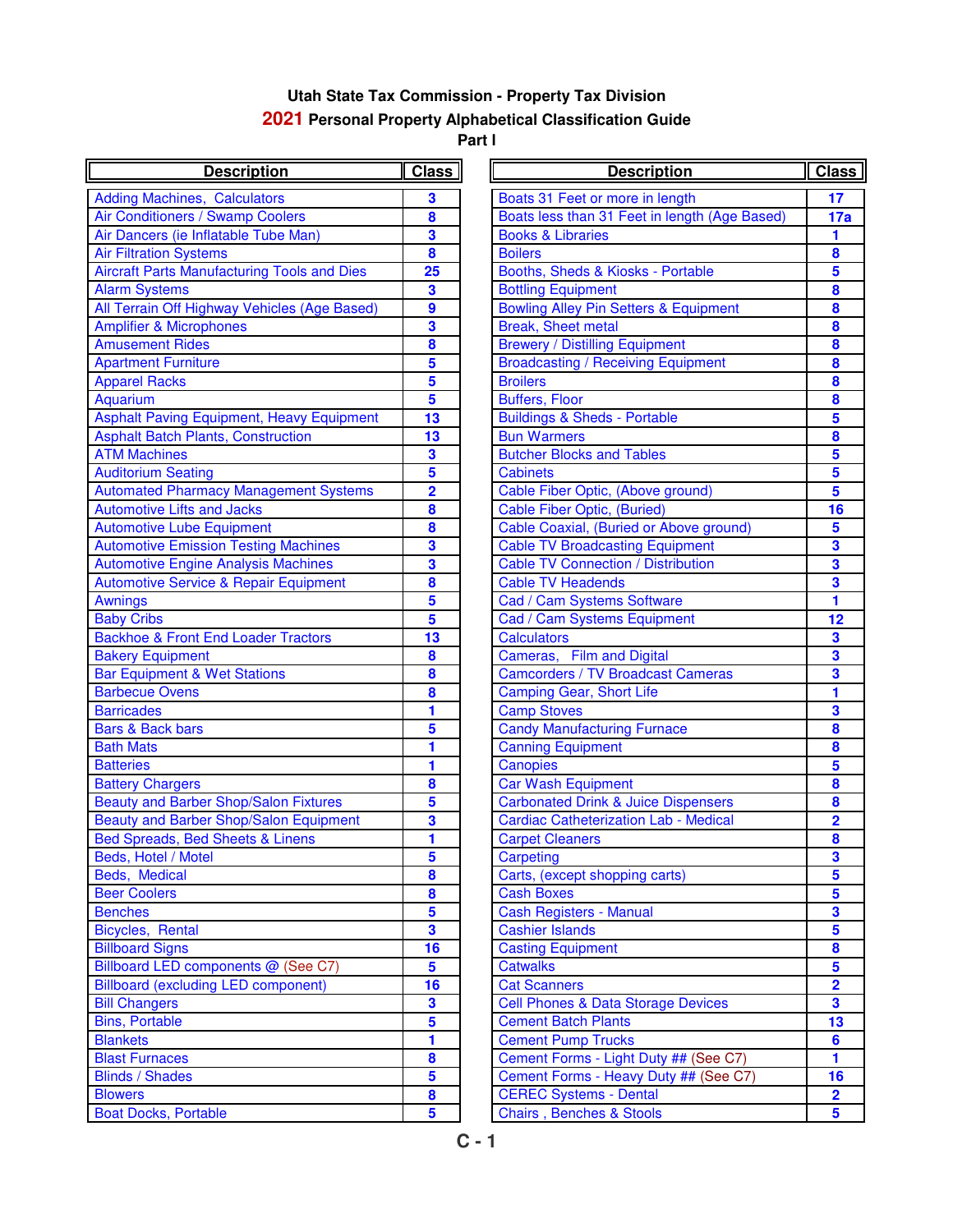| <b>Description</b>                                 | Class                   | <b>Description</b>                                       | Clas                    |
|----------------------------------------------------|-------------------------|----------------------------------------------------------|-------------------------|
| <b>Check Protectors</b>                            | 3                       | <b>Dental Equipment - Medical</b>                        | 8                       |
| <b>Checkout Counters</b>                           | $5\phantom{a}$          | <b>Desks, Office Fixtures</b>                            | 5                       |
| <b>Chemical and Gas Syst., Semiconductor</b>       | 15                      | <b>Diamond Color Meter</b>                               | $\bf{8}$                |
| Choppers, All Types                                | 8                       | Dies - Short Life                                        | 1                       |
| <b>Clean Room Equipment- Semiconductor</b>         | 15                      | <b>Directional Signs, (Construction)</b>                 | $\blacksquare$          |
| <b>Cleaning / Polishing Equipment, (All Types)</b> | 8                       | <b>Digital Movie Projection Equipment</b>                | $\overline{\mathbf{2}}$ |
| <b>Cleaning &amp; Maintenance Supplies</b>         | <b>Supplies</b>         | <b>Digital Projectors</b>                                | $\overline{\mathbf{3}}$ |
| <b>Clocks &amp; Time Register Clocks</b>           | 3                       | <b>Digital X-Ray Machines</b>                            | $\overline{\mathbf{2}}$ |
| <b>Clothes Dryers</b>                              | 8                       | <b>Dinette Sets</b>                                      | 5                       |
| <b>CNC Lathes, Computerized</b>                    | $\overline{\mathbf{2}}$ | <b>Disc Drives - Computer</b>                            | 12                      |
| <b>Coffee Grinder &amp; Maker</b>                  | 8                       | <b>Dishwashers</b>                                       | $\pmb{8}$               |
| <b>Coffee Pots and Urns</b>                        | 1                       | <b>Display Cases (Non Refrigerated)</b>                  | $\overline{\mathbf{5}}$ |
| <b>Coils-Refrigeration</b>                         | 8                       | <b>Display Fixtures</b>                                  | $\overline{\mathbf{5}}$ |
| <b>Coin and Bill Changing Machines</b>             | 3                       | <b>Distilling Equipment</b>                              | $\bf{8}$                |
| <b>Coin Counting Machines</b>                      | 8                       | <b>Ditchers, Construction</b>                            | 13                      |
| Computers, Mainframe, LAN & Personal               | 12                      | Dividers, Room                                           | $\overline{\mathbf{5}}$ |
| <b>Computer Peripherals &amp; Components</b>       | 12                      | <b>Dollies &amp; Carts</b>                               | $\overline{\mathbf{5}}$ |
| <b>Computer Software</b>                           | 1                       | Donut Making Equipment, Bakery                           | $\bf{8}$                |
| <b>Computerized Assembly Machinery</b>             | $\overline{\mathbf{2}}$ | Dough Sheeters, Bakery                                   | $\bf{8}$                |
| <b>Computer Integrated Machinery</b>               | $\overline{\mathbf{2}}$ | <b>Draperies &amp; Rods</b>                              | $\overline{\mathbf{5}}$ |
| <b>Computer Driven Mills &amp; Lathes</b>          | $\overline{\mathbf{2}}$ | Dressers, Nightstands & Hutches                          | $\overline{\mathbf{5}}$ |
| <b>Compaction Equipment, Construction</b>          | 13                      | Drill Rigs, Non-Petroleum                                | $\bf{8}$                |
| Compressors, Industrial                            | 8                       | Drill Rigs, Petroleum                                    | 20                      |
| <b>Compressors, Construction</b>                   | 13                      | Drive-Up Window Equipment (Bank)                         | $\overline{\mathbf{3}}$ |
| <b>Construction Equipment</b>                      | 13                      | <b>Drones</b>                                            | $\overline{\mathbf{3}}$ |
| <b>Containers, Shipping and Storage</b>            | 16                      | <b>Drum Micrometers</b>                                  | $\bf{8}$                |
| <b>Conveyor Rack Systems, Industrial</b>           | 8                       | <b>Dry Cleaning Equipment</b>                            | $\pmb{8}$               |
| Conveyors & Rollers Systems, Industrial            | 8                       | Deep-Fryers                                              | $\pmb{8}$               |
| <b>Conveyors, Mining &amp; Construction</b>        | 13                      | Dumpsters - Lift Type                                    | $\overline{\mathbf{5}}$ |
| <b>Coolers, Retail Merchandise</b>                 | 8                       | <b>Duplicating Machines</b>                              | $\overline{\mathbf{3}}$ |
| <b>Cooling Towers</b>                              | 8                       | <b>Electric Car Charging Stations</b>                    | $\bf{8}$                |
| Copiers & Copy, Fax, Printer Combinations          | 12                      | <b>Electrical Systems - Semiconductor</b>                | 15                      |
| <b>Couches, Furniture</b>                          | $5\phantom{a}$          | <b>Electrical Power Generating Equip. &amp; Fixtures</b> | 27                      |
| Counters (all types)                               | 5                       | Electrolysis Machines - Medical                          | $\bf{8}$                |
| <b>Counters Checkout</b>                           | 5                       | <b>Embroidery Machines - Automated</b>                   | $\overline{\mathbf{2}}$ |
| Cranes, Hoists and Lifts- Industrial               | 8                       | <b>Emission Testing Machines</b>                         | $\overline{\mathbf{3}}$ |
| <b>Cranes on Mobile Vehicles</b>                   | 6                       | <b>Encapsulation Equipment - Semiconductor</b>           | 15                      |
| <b>Crawler Loaders &amp; Cranes</b>                | 13                      | Exam Tables, Medical                                     | $\bf{8}$                |
| <b>Creamery, Dairy Processing Equipment</b>        | 8                       | <b>Excavators, Construction</b>                          | 13                      |
| <b>Credit Card Imprinters</b>                      | $\overline{\mathbf{3}}$ | <b>Exercise &amp; Gym Equipment</b>                      | 5                       |
| <b>Crushers, Construction</b>                      | 13                      | <b>Exhaust Systems</b>                                   | $\bf{8}$                |
| <b>Crystal Growing Equip - Semiconductor</b>       | 15                      | <b>Expansion Boards, Computer</b>                        | 12                      |
| <b>Curbing Machine, Construction</b>               | 8                       | <b>Expresso Machines &amp; Latte Makers</b>              | $\bf{8}$                |
| <b>Currency Counters</b>                           | $\overline{\mathbf{3}}$ | <b>Eye Examination Equipment, Medical</b>                | $\boldsymbol{8}$        |
| <b>Cylinder Hone Machines</b>                      | 8                       | Fabric Mills* (See C-7)                                  | $\bf{8}$                |
| Dairy Cases - Refrigerated                         | 8                       | Fans & Vent Systems                                      | $\bf{8}$                |
| Darkroom Equipment, Photo Film Processing          | 8                       | <b>Fax Machines</b>                                      | $\overline{\mathbf{3}}$ |
| Data Processing Equipment & Peripherals            | 12                      | File Cabinets & Rolling File Systems                     | $\overline{\mathbf{5}}$ |
| <b>Decorations</b>                                 | 5                       | <b>File Servers, Computer</b>                            | 12                      |
| Dehydrators- Food                                  | $\bullet$               | <b>Finishers / Iron Presses</b>                          | 8                       |
| Deionized Water Systems - Semiconductor            | 15                      | <b>Fire Extinguishers, Portable</b>                      | $\overline{\mathbf{5}}$ |

| <b>Description</b>                 | <b>Class</b>            | <b>Description</b>                                       | <b>Class</b>            |
|------------------------------------|-------------------------|----------------------------------------------------------|-------------------------|
|                                    | 3                       | <b>Dental Equipment - Medical</b>                        | 8                       |
| rs                                 | 5                       | <b>Desks, Office Fixtures</b>                            | 5                       |
| s Syst., Semiconductor             | 15                      | <b>Diamond Color Meter</b>                               | 8                       |
| es                                 | 8                       | Dies - Short Life                                        | 1                       |
| pment-Semiconductor                | 15                      | <b>Directional Signs, (Construction)</b>                 | 1                       |
| ng Equipment, (All Types)          | 8                       | <b>Digital Movie Projection Equipment</b>                | 2                       |
| enance Supplies                    | <b>Supplies</b>         | <b>Digital Projectors</b>                                | 3                       |
| egister Clocks                     | 3                       | <b>Digital X-Ray Machines</b>                            | $\overline{2}$          |
|                                    | 8                       | <b>Dinette Sets</b>                                      | 5                       |
| <b>puterized</b>                   | $\overline{2}$          | <b>Disc Drives - Computer</b>                            | 12                      |
| <b>Maker</b>                       | 8                       | <b>Dishwashers</b>                                       | 8                       |
| Jrns                               | 1                       | <b>Display Cases (Non Refrigerated)</b>                  | 5                       |
| n.                                 | 8                       | <b>Display Fixtures</b>                                  | 5                       |
| nging Machines                     | 3                       | <b>Distilling Equipment</b>                              | 8                       |
| achines                            | 8                       | <b>Ditchers, Construction</b>                            | 13                      |
| frame, LAN & Personal              | 12                      | Dividers, Room                                           | 5                       |
| erals & Components                 | 12                      | <b>Dollies &amp; Carts</b>                               | 5                       |
| re                                 | 1                       | Donut Making Equipment, Bakery                           | 8                       |
| sembly Machinery                   | $\overline{\mathbf{2}}$ | Dough Sheeters, Bakery                                   | 8                       |
| ted Machinery                      | $\overline{\mathbf{2}}$ | <b>Draperies &amp; Rods</b>                              | 5                       |
| <b>Mills &amp; Lathes</b>          | $\overline{\mathbf{2}}$ | Dressers, Nightstands & Hutches                          | 5                       |
| oment, Construction                | 13                      | Drill Rigs, Non-Petroleum                                | 8                       |
| lustrial                           | 8                       | Drill Rigs, Petroleum                                    | 20                      |
| nstruction                         | 13                      | Drive-Up Window Equipment (Bank)                         | $\overline{\mathbf{3}}$ |
| ipment                             | 13                      | <b>Drones</b>                                            | 3                       |
| <b>Ding and Storage</b>            | 16                      | <b>Drum Micrometers</b>                                  | 8                       |
| ystems, Industrial                 | 8                       | <b>Dry Cleaning Equipment</b>                            | 8                       |
| ers Systems, Industrial            | 8                       | Deep-Fryers                                              | 8                       |
| g & Construction                   | 13                      | Dumpsters - Lift Type                                    | 5                       |
| erchandise                         | 8                       | <b>Duplicating Machines</b>                              | 3                       |
|                                    | 8                       | <b>Electric Car Charging Stations</b>                    | 8                       |
| Fax, Printer Combinations          | 12                      | <b>Electrical Systems - Semiconductor</b>                | 15                      |
| re                                 | 5                       | <b>Electrical Power Generating Equip. &amp; Fixtures</b> | 27                      |
| s)                                 | $5\overline{5}$         | Electrolysis Machines - Medical                          | 8                       |
| ut                                 | 5                       | <b>Embroidery Machines - Automated</b>                   | $\overline{2}$          |
| <b>d Lifts- Industrial</b>         | 8                       | <b>Emission Testing Machines</b>                         | 3                       |
| Vehicles                           | $6\phantom{a}$          | <b>Encapsulation Equipment - Semiconductor</b>           | 15                      |
| & Cranes                           | 13                      | Exam Tables, Medical                                     | 8                       |
| <b>Processing Equipment</b>        | 8                       | <b>Excavators, Construction</b>                          | 13                      |
| nters                              | 3                       | <b>Exercise &amp; Gym Equipment</b>                      | 5                       |
| uction                             | 13                      | <b>Exhaust Systems</b>                                   | 8                       |
| Equip - Semiconductor              | 15                      | <b>Expansion Boards, Computer</b>                        | 12                      |
| Construction                       | $\boldsymbol{8}$        | <b>Expresso Machines &amp; Latte Makers</b>              | 8                       |
| 'S                                 | $\overline{\mathbf{3}}$ | <b>Eye Examination Equipment, Medical</b>                | 8                       |
| achines                            | 8                       | Fabric Mills* (See C-7)                                  | 8                       |
| frigerated                         | $\boldsymbol{8}$        | Fans & Vent Systems                                      | 8                       |
| ent, Photo Film Processing         | 8                       | <b>Fax Machines</b>                                      | 3                       |
| <b>Equipment &amp; Peripherals</b> | 12                      | File Cabinets & Rolling File Systems                     | 5                       |
|                                    | $\overline{\mathbf{5}}$ | <b>File Servers, Computer</b>                            | 12                      |
| d                                  | $\boldsymbol{8}$        | <b>Finishers / Iron Presses</b>                          | 8                       |
| <b>Systems - Semiconductor</b>     | 15                      | <b>Fire Extinguishers, Portable</b>                      | 5                       |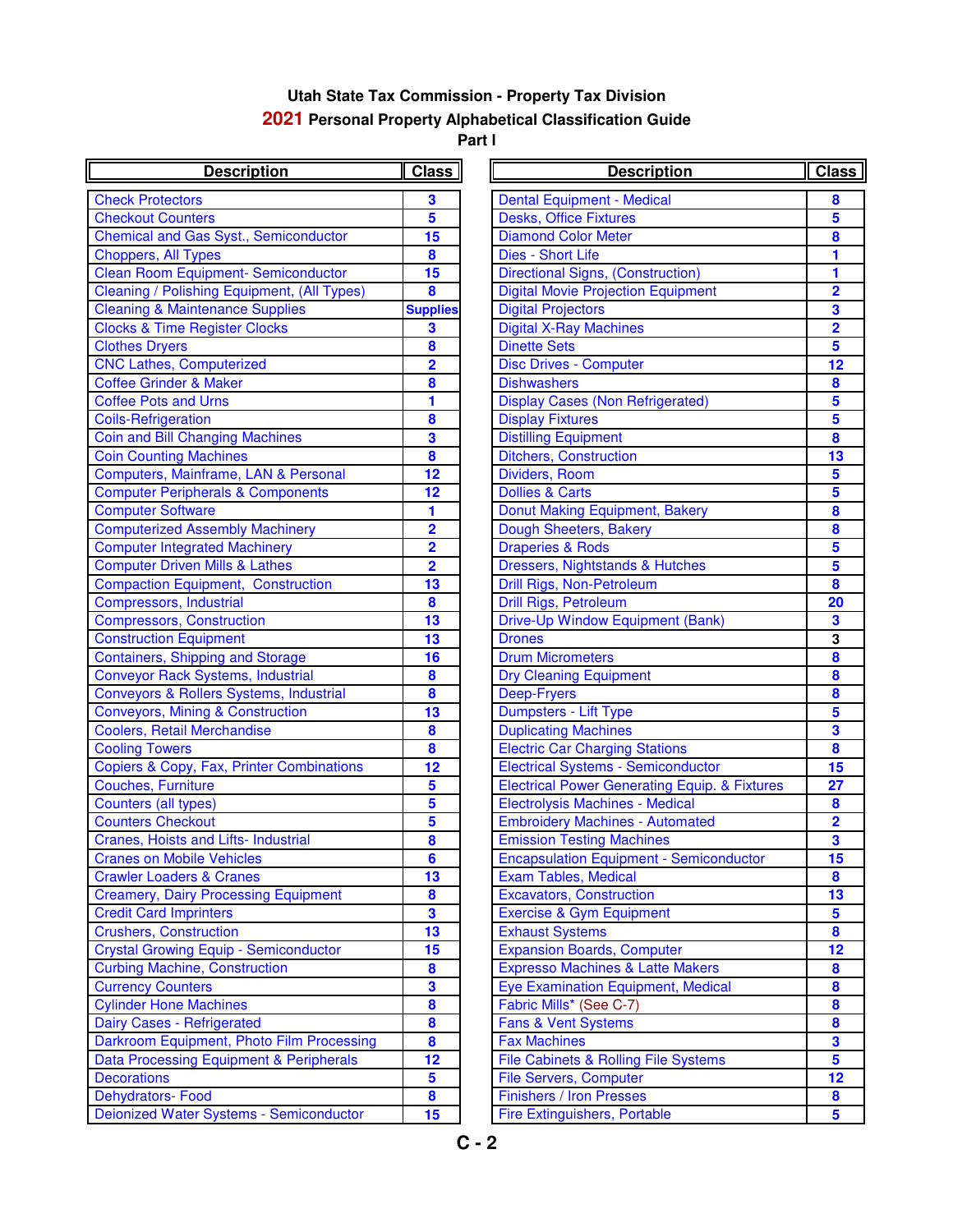| <b>Description</b>                            | Class                   | <b>Description</b>                                | <b>Clas</b>             |
|-----------------------------------------------|-------------------------|---------------------------------------------------|-------------------------|
| Floor Cleaners, Sweepers & Polishers          | 8                       | Incinerators                                      | 8                       |
| <b>Flag Poles</b>                             | $\overline{\mathbf{5}}$ | Industrial Equipment*                             | $\pmb{8}$               |
| <b>Flumes</b>                                 | 8                       | <b>Injection Molding Equipment</b>                | $\boldsymbol{8}$        |
| <b>Food Cutting and Slicing Machinery</b>     | 8                       | <b>Intercom Systems</b>                           | $\mathbf{3}$            |
| <b>Food Preparation Equipment</b>             | 8                       | <b>Ironers</b>                                    | $\pmb{8}$               |
| Food Processing Plant Equipment*              | 8                       | <b>Ironing Boards</b>                             | $\overline{\mathbf{5}}$ |
| <b>Food Warmers</b>                           | 8                       | Jacks, Industrial / Automotive                    | $\pmb{8}$               |
| <b>Foundry Machinery &amp; Equipment</b>      | 8                       | Jigs - Short Life                                 | $\mathbf{1}$            |
| Freeze / Slush Machines                       | 8                       | <b>Jukebox</b>                                    | $\overline{\mathbf{3}}$ |
| <b>Fuel &amp; Lubricants</b>                  | <b>Supplies</b>         | Keratometer - Medical                             | $\overline{\mathbf{8}}$ |
| <b>Furniture</b>                              | 5                       | Kilns - Dry and Tunnel                            | $\pmb{8}$               |
| Gamma Camera System - Medical                 | $\overline{\mathbf{2}}$ | <b>Kitchen Appliances</b>                         | $\pmb{8}$               |
| Garbage - Trash Containers (20 Gal)           | $\overline{\mathbf{5}}$ | <b>Key Card Coder - Hotel</b>                     | $\overline{\mathbf{3}}$ |
| <b>Gas Lines, Petroleum</b>                   | 20                      | Key Machine, (All Types)                          | $\overline{\mathbf{8}}$ |
| <b>Gas Pumps &amp; Dispensers</b>             | 8                       | <b>Kiosk Carts &amp; Booths</b>                   | 5                       |
| <b>Generators, Portable</b>                   | 8                       | <b>Kiosk Vending Machines</b>                     | $\overline{\mathbf{3}}$ |
| <b>Generators, Wind Driven</b>                | 13                      | Ladders                                           | $\overline{\mathbf{5}}$ |
| Generators, Backup systems                    | 8                       | Lamps, Arc                                        | $\overline{\mathbf{5}}$ |
| Glasswasher / Motor brush                     | 8                       | Lamps, Infrared                                   | $\overline{\mathbf{5}}$ |
| <b>Glazer</b>                                 | 8                       | Lamp, Table                                       | $\overline{\mathbf{5}}$ |
| <b>Global Positioning Equipment (GPS)</b>     | $\overline{\mathbf{3}}$ | <b>LAN Systems Hardware, Computer</b>             | 12                      |
| <b>Golf Carts</b>                             | $\overline{\mathbf{8}}$ | <b>LAN Systems Software</b>                       | $\mathbf{1}$            |
| <b>Gondola Shelving</b>                       | 5                       | Lathes, Mechanical (Non CNC)                      | $\boldsymbol{8}$        |
| <b>Graders - Construction</b>                 | $\overline{13}$         | Laundry / Dry Cleaning Equipment                  | $\boldsymbol{8}$        |
| <b>Grain Elevator Bins (non farm)</b>         | 16                      | Lawn Mowers & Landscape Equipment                 | $\boldsymbol{8}$        |
| <b>Graphic Systems Equipment, Computer</b>    | $\overline{12}$         | <b>LCD Panel Pen and Touch input Displays</b>     | $\overline{\mathbf{3}}$ |
| <b>Greenhouses (Retail)</b>                   | $\overline{\mathbf{5}}$ | <b>Leasehold Improvements</b>                     | 24                      |
| <b>Griddles, Electric and Gas</b>             | 8                       | Lenses, Medical                                   | $\pmb{8}$               |
| <b>Grills &amp; Hoods</b>                     | 8                       | Lensometer, Medical                               | $\bullet$               |
| <b>Grinders, Food</b>                         | 8                       | Library & Media Materials / Books                 | $\mathbf{1}$            |
| Grinders, Shop                                | 8                       | <b>Lighting Fixtures, Personal Property Types</b> | $\overline{\mathbf{5}}$ |
| <b>Grocery Display &amp; Storage Fixtures</b> | $\overline{\mathbf{5}}$ | Lifts, Material/Personnel, Propane or Battery     | $\boldsymbol{8}$        |
| <b>Guidance Control Systems</b>               | $\overline{\mathbf{3}}$ | Lifts, Material/Personnel, Gas or Diesel          | 13                      |
| <b>Guns - Firearms</b>                        | $\overline{\mathbf{5}}$ | Linens, Towels, Etc.                              | $\mathbf{1}$            |
| <b>Hanging Racks</b>                          | $\overline{\mathbf{5}}$ | <b>Liquor Dispensing Systems</b>                  | $\boldsymbol{8}$        |
| Heaters, Portable                             | $\overline{\mathbf{3}}$ | Loader / Backhoe Attachments, Tractors            | 13                      |
| <b>Heating Systems</b>                        | 8                       | <b>Loading Racks</b>                              | $\overline{\mathbf{5}}$ |
| <b>Heavy Equipment, Construction, Mining</b>  | 13                      | Lockers                                           | $\overline{\mathbf{5}}$ |
| <b>Hoists - Electric</b>                      | 8                       | Locomotive                                        | 16                      |
| Hoists and Lifts, Auto & Manufacturing        | 8                       | <b>Logging Equipment</b>                          | 13                      |
| Hoods, Vent Fans & Fire Extinguishers         | 8                       | <b>Long Wall Mining Equipment</b>                 | 13                      |
| <b>Hospital Equipment &amp; Fixtures</b>      | 8                       | <b>Lube Systems &amp; Devices</b>                 | 8                       |
| <b>Hot Air Balloons</b>                       | 23                      | <b>Luggage Carts and Racks</b>                    | $\overline{\mathbf{5}}$ |
| Hot Tub / Jacuzzi                             | 8                       | <b>Lumber Mill Equipment</b>                      | $\pmb{8}$               |
| <b>Humidifiers</b>                            | $\overline{\mathbf{5}}$ | Machine Shop Equipment* (See C-7)                 | $\pmb{8}$               |
| Hydraulic Jacks, Portable                     | 8                       | Machinery, Production and Processing              | $\pmb{8}$               |
| <b>Hydraulic Excavators, Construction</b>     | 13                      | Maid Carts, Hotel & Motel                         | $\overline{\mathbf{5}}$ |
| <b>Hydraulic Cranes, Construction</b>         | 13                      | <b>Malt / Shake Mixers</b>                        | $\boldsymbol{8}$        |
| Ice Cream Machines & Confectionery Equipmt.   | 8                       | <b>Mammography Units</b>                          | $\overline{\mathbf{2}}$ |
| <b>Ice Manufacturing Machines</b>             | 8                       | Manicure / Pedicure Tables & Fixtures             | $\sqrt{5}$              |
| <b>Ice Merchandisers</b>                      | 8                       | Manicure / Pedicure Instruments                   | $\mathbf{3}$            |

| <b>Description</b>              | <b>Class</b>                 | <b>Description</b>                                             | Class                   |
|---------------------------------|------------------------------|----------------------------------------------------------------|-------------------------|
| weepers & Polishers             | 8                            | <b>Incinerators</b>                                            | 8                       |
|                                 | 5                            | Industrial Equipment*                                          | 8                       |
|                                 | 8                            | <b>Injection Molding Equipment</b>                             | 8                       |
| <b>Slicing Machinery</b>        | 8                            | <b>Intercom Systems</b>                                        | 3                       |
| Equipment                       | 8                            | <b>Ironers</b>                                                 | 8                       |
| <b>Plant Equipment*</b>         | 8                            | <b>Ironing Boards</b>                                          | 5                       |
|                                 | 8                            | Jacks, Industrial / Automotive                                 | 8                       |
| ry & Equipment                  | 8                            | Jigs - Short Life                                              | 1                       |
| achines                         | 8                            | <b>Jukebox</b>                                                 | 3                       |
|                                 | <b>Supplies</b>              | Keratometer - Medical                                          | 8                       |
|                                 | 5                            | Kilns - Dry and Tunnel                                         | 8                       |
| <b>System - Medical</b>         | $\overline{\mathbf{2}}$      | <b>Kitchen Appliances</b>                                      | 8                       |
| Containers (20 Gal)             | 5                            | Key Card Coder - Hotel                                         | 3                       |
| eum                             | 20                           | Key Machine, (All Types)                                       | 8                       |
| pensers                         | 8                            | <b>Kiosk Carts &amp; Booths</b>                                | 5                       |
| ible                            | 8                            | <b>Kiosk Vending Machines</b>                                  | 3                       |
| <b>I</b> Driven                 | 13                           | Ladders                                                        | 5                       |
| up systems                      | 8                            | Lamps, Arc                                                     | 5                       |
| otor brush                      | 8                            | Lamps, Infrared                                                | 5                       |
|                                 | 8                            | Lamp, Table                                                    | $5\phantom{a}$          |
| <b>Equipment (GPS)</b>          | 3                            | <b>LAN Systems Hardware, Computer</b>                          | 12                      |
|                                 | 8                            | <b>LAN Systems Software</b>                                    | 1                       |
|                                 | 5                            | Lathes, Mechanical (Non CNC)                                   | 8                       |
| <b>uction</b>                   | 13                           | Laundry / Dry Cleaning Equipment                               | 8                       |
| ns (non farm)                   | 16                           | Lawn Mowers & Landscape Equipment                              | 8                       |
| <b>Equipment, Computer</b>      | 12                           | <b>LCD Panel Pen and Touch input Displays</b>                  | 3                       |
| tail)                           | 5                            | <b>Leasehold Improvements</b>                                  | 24                      |
| and Gas                         | 8                            | Lenses, Medical                                                | 8                       |
|                                 | 8                            | Lensometer, Medical                                            | 8                       |
|                                 | 8                            | Library & Media Materials / Books                              | 1                       |
|                                 | 8                            | <b>Lighting Fixtures, Personal Property Types</b>              | 5                       |
| <b>Storage Fixtures</b>         | 5                            | Lifts, Material/Personnel, Propane or Battery                  | 8                       |
| <b>Systems</b>                  | 3<br>$\overline{\mathbf{5}}$ | Lifts, Material/Personnel, Gas or Diesel                       | 13                      |
|                                 | 5                            | Linens, Towels, Etc.                                           | 1                       |
|                                 | 3                            | <b>Liquor Dispensing Systems</b>                               | 8                       |
|                                 | 8                            | Loader / Backhoe Attachments, Tractors<br><b>Loading Racks</b> | 13<br>5                 |
| t, Construction, Mining         | 13                           | Lockers                                                        | 5                       |
|                                 | 8                            | Locomotive                                                     | 16                      |
| <b>Auto &amp; Manufacturing</b> | 8                            | <b>Logging Equipment</b>                                       | 13                      |
| & Fire Extinguishers            | 8                            | <b>Long Wall Mining Equipment</b>                              | 13                      |
| nt & Fixtures                   | 8                            | <b>Lube Systems &amp; Devices</b>                              | 8                       |
|                                 | 23                           | <b>Luggage Carts and Racks</b>                                 | 5                       |
|                                 | 8                            | <b>Lumber Mill Equipment</b>                                   | 8                       |
|                                 | 5                            | Machine Shop Equipment* (See C-7)                              | 8                       |
| Portable                        | 8                            | Machinery, Production and Processing                           | $\boldsymbol{8}$        |
| tors, Construction              | 13                           | Maid Carts, Hotel & Motel                                      | 5                       |
| , Construction                  | 13                           | Malt / Shake Mixers                                            | 8                       |
| nes & Confectionery Equipmt.    | 8                            | <b>Mammography Units</b>                                       | $\overline{\mathbf{2}}$ |
| <b>Machines</b>                 | 8                            | Manicure / Pedicure Tables & Fixtures                          | 5                       |
| S                               | 8                            | Manicure / Pedicure Instruments                                | 3                       |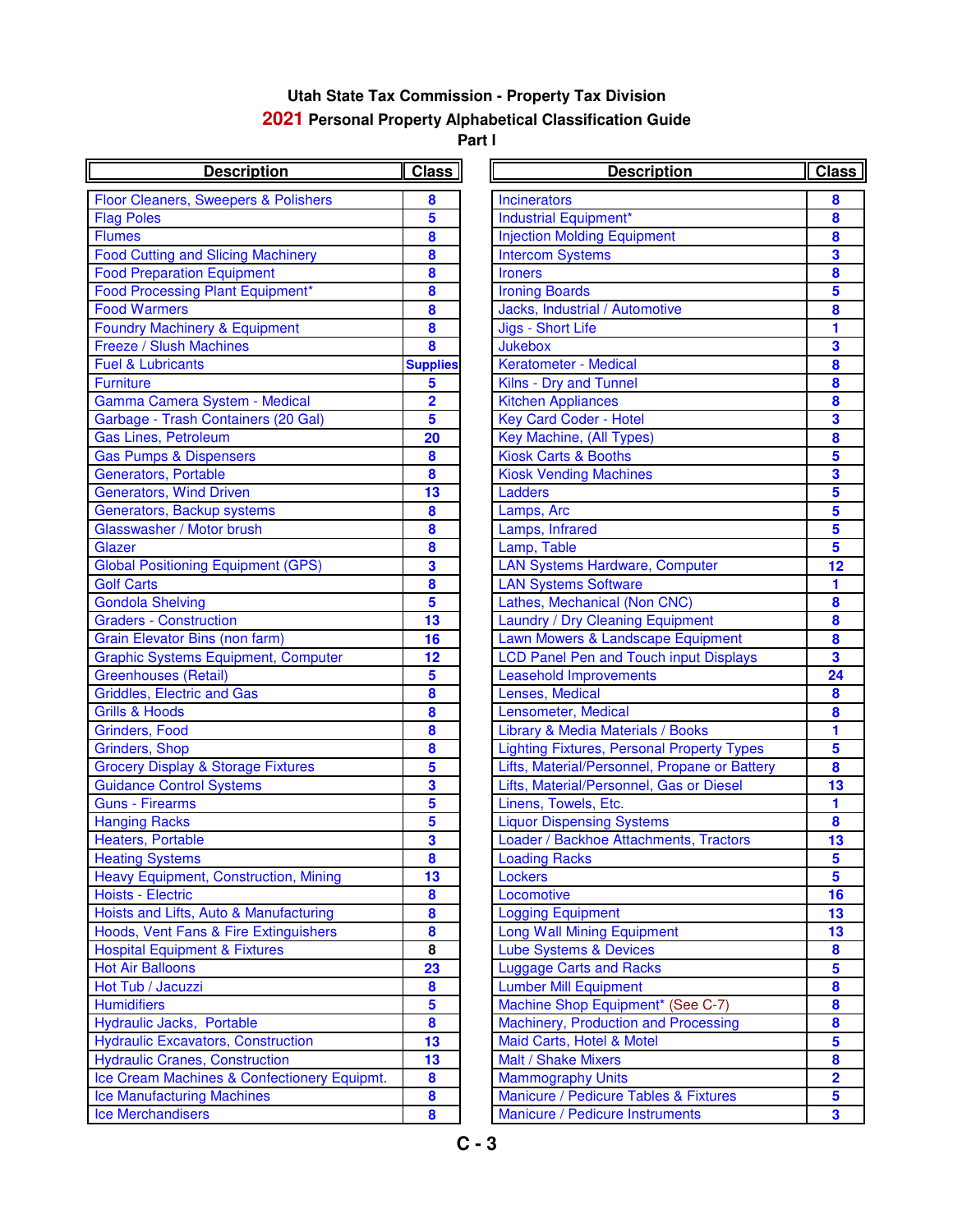| <b>Description</b>                                 | <b>Class</b>     | <b>Description</b>                               | <b>Class</b>            |
|----------------------------------------------------|------------------|--------------------------------------------------|-------------------------|
| <b>Mannequins &amp; Other Clothing Displays</b>    | 5                | Pallet Lifts / Jacks                             | 8                       |
| Manufacturing Equipment* (See C-7)                 | 8                | <b>Pallets</b>                                   | 1                       |
| <b>Massage Tables &amp; Fixtures</b>               | 5                | Palm Pilots, Computer                            | 12                      |
| <b>Meat Blocks</b>                                 | 5                | <b>Parachutes</b>                                | 1                       |
| <b>Meat Cases - Refrigerated</b>                   | 8                | <b>Partitions, Movable</b>                       | 5                       |
| <b>Meat Lockers</b>                                | 8                | Patterns, Jigs and Dies - Short Life             | 1                       |
| <b>Meat Packing &amp; Processing Equipment</b>     | 8                | <b>Pattie Machines</b>                           | $\boldsymbol{8}$        |
| <b>Medical Equipment &amp; Fixtures</b>            | 8                | <b>Pavement Sweepers</b>                         | 13                      |
| <b>Menu Boards</b>                                 | 5                | Peelers, Vegetable                               | 8                       |
| <b>Mesoptomer - Medical</b>                        | $\boldsymbol{8}$ | <b>Pet Grooming Supplies</b>                     | <b>Supplies</b>         |
| <b>Metal Fabrication Equipment*</b>                | 8                | <b>Pet Grooming Equipment</b>                    | $\overline{\mathbf{3}}$ |
| <b>Metal Working Tools</b>                         | 8                | <b>Petroleum Exploration Drilling Equipment</b>  | 20                      |
| Microscope                                         | 8                | <b>Petroleum Processing Equipment</b>            | 20                      |
| <b>Microwave Communication Equipment</b>           | 3                | <b>Petroleum Refining Equipment</b>              | 20                      |
| <b>Microwave Ovens</b>                             | 8                | <b>Physical Therapy Machines</b>                 | $\overline{\mathbf{5}}$ |
| <b>Milk Processing Equipment</b>                   | 8                | Photo Film Processors - One Hour Type            | $\overline{\mathbf{3}}$ |
| <b>Milling Equipment</b>                           | 8                | Photo Mask, Semiconductor                        | 15                      |
| <b>Miniature Golf Course Fixtures</b>              | 5                | <b>Photographic Laboratory Equipment</b>         | $\boldsymbol{8}$        |
| <b>Mining Heavy Equipment</b>                      | 13               | <b>Pickling Machines</b>                         | $\overline{\mathbf{8}}$ |
| <b>Mirrors</b>                                     | 5                | Pie and Pizza Dough Rollers                      | $\bullet$               |
| Mixers, Industrial                                 | $\bf{8}$         | Pie Presses, Bakery                              | $\overline{\mathbf{8}}$ |
| Mixers, Cement                                     | 13               | <b>Pile Driving Equipment, Construction</b>      | 13                      |
| Modems, Computer                                   | 12               | <b>Pinball Machines</b>                          | $\overline{\mathbf{3}}$ |
| Molds, Short Life                                  | 1                | Pipelines & Pipe Systems, Oil & Gas              | 16                      |
| <b>Mortuary Equipment</b>                          | 8                | Piping, Industrial                               | $\boldsymbol{8}$        |
| <b>Motion Picture Prints</b>                       | 1                | <b>Pizza Ovens</b>                               | $\boldsymbol{8}$        |
| Motor Homes (Age Based Uniform Fee)                | Fee              | <b>Planters</b>                                  | 5                       |
| Motorcycles & Scooters - Street (Age Based)        | 11               | Plants, Decorative                               | 1                       |
| Motorcycles, Off Highway (Age Based)               | $\overline{9}$   | Platforms, Portable                              | 5                       |
| <b>Movie Projection Equipment</b>                  | 8                | <b>Play Ground Equipment</b>                     | 5                       |
| <b>MRI Machines</b>                                | $\overline{2}$   | <b>Pneumatic Tube Systems, (Banks)</b>           | $\overline{\mathbf{3}}$ |
| <b>Musical Instruments</b>                         | 5                | <b>Plotter</b>                                   | 12                      |
| <b>Natural Gas Exploration Equipment</b>           | 20               | Podium                                           | $5\phantom{a}$          |
| <b>Night Depositories</b>                          | 5                | POS Systems - Non Manual                         | 12                      |
| <b>Nightstands</b>                                 | 5                | <b>POS Bar Code Scanners</b>                     | 12                      |
| <b>Nitrous Oxide Systems and Tanks</b>             | 8                | Pool Tables, Ball & Cue Racks, Sticks            | $\overline{\mathbf{5}}$ |
| <b>Off-Highway Recreation Vehicles (Age Based)</b> | 9                | <b>Popcorn Makers &amp; Concession Equipment</b> | 8                       |
| Off Highway Trucks (Non-Licensed)                  | $6\phantom{a}$   | <b>Porta-Potties</b>                             | 5                       |
| Office Furniture (except office machines)          | 5                | <b>Postage Meters, Office Machines</b>           | 3                       |
| <b>Office Machines (Non Computer)</b>              | 3                | Pots, Pans & Utensils                            | 1                       |
| <b>Office Supplies</b>                             | <b>Supplies</b>  | Power Lines / Lighting, Portable                 | $\pmb{8}$               |
| <b>Office and Concession Trailers</b>              | 5                | <b>Power Tools</b>                               | $\bf{8}$                |
| Oil and Gas Exploration Equipment                  | 20               | <b>Precision Tools</b>                           | $\boldsymbol{8}$        |
| Oil and Gas Well Equipment                         | 20               | Prep Tables, Temperature Controlled              | $\bf{8}$                |
| Opthalmoscope, Medical                             | $\boldsymbol{8}$ | <b>Pressure Cookers</b>                          | $\bf{8}$                |
| <b>Optical Equipment, Medical</b>                  | $\boldsymbol{8}$ | <b>Printing Equipment*</b>                       | $\bf{8}$                |
| Oscilloscope                                       | 3                | Printing Presses* (See C-7)                      | $\bf{8}$                |
| <b>Ovens - All Types</b>                           | $\bullet$        | <b>Processing Equipment - Industrial</b>         | $\bullet$               |
| Packaging Equipment* (See C-7)                     | $\bullet$        | Production Equipment, Radio & TV                 | $\overline{\mathbf{3}}$ |
| Paint Mixing and Dispensing Equip.                 | $\bf{8}$         | <b>Produce Tables</b>                            | $5\phantom{a}$          |
| <b>Paint Spray Booths</b>                          | $\bullet$        | <b>Programmable Embroidery Machines</b>          | 12                      |

| <b>Description</b>          | <b>Class</b>            | <b>Description</b>                               | <b>Class</b>            |
|-----------------------------|-------------------------|--------------------------------------------------|-------------------------|
| her Clothing Displays       | 5                       | Pallet Lifts / Jacks                             | 8                       |
| uipment* (See C-7)          | 8                       | <b>Pallets</b>                                   | 1                       |
| & Fixtures                  | 5                       | Palm Pilots, Computer                            | 12                      |
|                             | 5                       | <b>Parachutes</b>                                | 1                       |
| rigerated                   | 8                       | <b>Partitions, Movable</b>                       | 5                       |
|                             | 8                       | Patterns, Jigs and Dies - Short Life             | 1                       |
| <b>Processing Equipment</b> | 8                       | <b>Pattie Machines</b>                           | 8                       |
| nt & Fixtures               | 8                       | <b>Pavement Sweepers</b>                         | 13                      |
|                             | 5                       | Peelers, Vegetable                               | 8                       |
| dical                       | 8                       | <b>Pet Grooming Supplies</b>                     | <b>Supplies</b>         |
| Equipment*                  | 8                       | <b>Pet Grooming Equipment</b>                    | 3                       |
| ols                         | 8                       | <b>Petroleum Exploration Drilling Equipment</b>  | 20                      |
|                             | 8                       | <b>Petroleum Processing Equipment</b>            | 20                      |
| <b>unication Equipment</b>  | 3                       | Petroleum Refining Equipment                     | 20                      |
|                             | 8                       | <b>Physical Therapy Machines</b>                 | 5                       |
| <i><b>iquipment</b></i>     | 8                       | Photo Film Processors - One Hour Type            | $\overline{\mathbf{3}}$ |
|                             | 8                       | Photo Mask, Semiconductor                        | 15                      |
| urse Fixtures               | 5                       | <b>Photographic Laboratory Equipment</b>         | 8                       |
| uipment                     | 13                      | <b>Pickling Machines</b>                         | 8                       |
|                             | $5\phantom{a}$          | Pie and Pizza Dough Rollers                      | 8                       |
|                             | 8                       | Pie Presses, Bakery                              | 8                       |
|                             | 13                      | <b>Pile Driving Equipment, Construction</b>      | 13                      |
| ter                         | 12                      | <b>Pinball Machines</b>                          | $\overline{\mathbf{3}}$ |
|                             | 1                       | Pipelines & Pipe Systems, Oil & Gas              | 16                      |
| ent                         | 8                       | Piping, Industrial                               | 8                       |
| ints                        | 1                       | <b>Pizza Ovens</b>                               | 8                       |
| e Based Uniform Fee)        | Fee                     | <b>Planters</b>                                  | 5                       |
| ooters - Street (Age Based) | 11                      | <b>Plants, Decorative</b>                        | 1                       |
| Highway (Age Based)         | 9                       | Platforms, Portable                              | $5\phantom{a}$          |
| Equipment                   | 8                       | <b>Play Ground Equipment</b>                     | 5                       |
|                             | $\overline{2}$          | <b>Pneumatic Tube Systems, (Banks)</b>           | $\overline{\mathbf{3}}$ |
| hts                         | 5                       | <b>Plotter</b>                                   | 12                      |
| <b>Dration Equipment</b>    | 20                      | Podium                                           | $5\phantom{a}$          |
| S                           | 5                       | POS Systems - Non Manual                         | 12                      |
|                             | 5                       | <b>POS Bar Code Scanners</b>                     | 12                      |
| stems and Tanks             | 8                       | Pool Tables, Ball & Cue Racks, Sticks            | 5                       |
| eation Vehicles (Age Based) | 9                       | <b>Popcorn Makers &amp; Concession Equipment</b> | 8                       |
| ks (Non-Licensed)           | 6                       | <b>Porta-Potties</b>                             | 5                       |
| except office machines)     | 5                       | Postage Meters, Office Machines                  | 3                       |
| <b>Non Computer)</b>        | $\overline{\mathbf{3}}$ | Pots, Pans & Utensils                            | 1                       |
|                             | <b>Supplies</b>         | Power Lines / Lighting, Portable                 | 8                       |
| ssion Trailers              | 5                       | <b>Power Tools</b>                               | 8                       |
| <b>Dration Equipment</b>    | 20                      | <b>Precision Tools</b>                           | 8                       |
| Equipment                   | 20                      | Prep Tables, Temperature Controlled              | 8                       |
| <b>Medical</b>              | 8                       | <b>Pressure Cookers</b>                          | 8                       |
| it, Medical                 | 8                       | <b>Printing Equipment*</b>                       | 8                       |
|                             | $\overline{\mathbf{3}}$ | Printing Presses* (See C-7)                      | 8                       |
|                             | 8                       | <b>Processing Equipment - Industrial</b>         | 8                       |
| nent* (See C-7)             | 8                       | Production Equipment, Radio & TV                 | $\overline{\mathbf{3}}$ |
| Dispensing Equip.           | 8                       | <b>Produce Tables</b>                            | $5\phantom{a}$          |
| າຣ                          | 8                       | <b>Programmable Embroidery Machines</b>          | 12                      |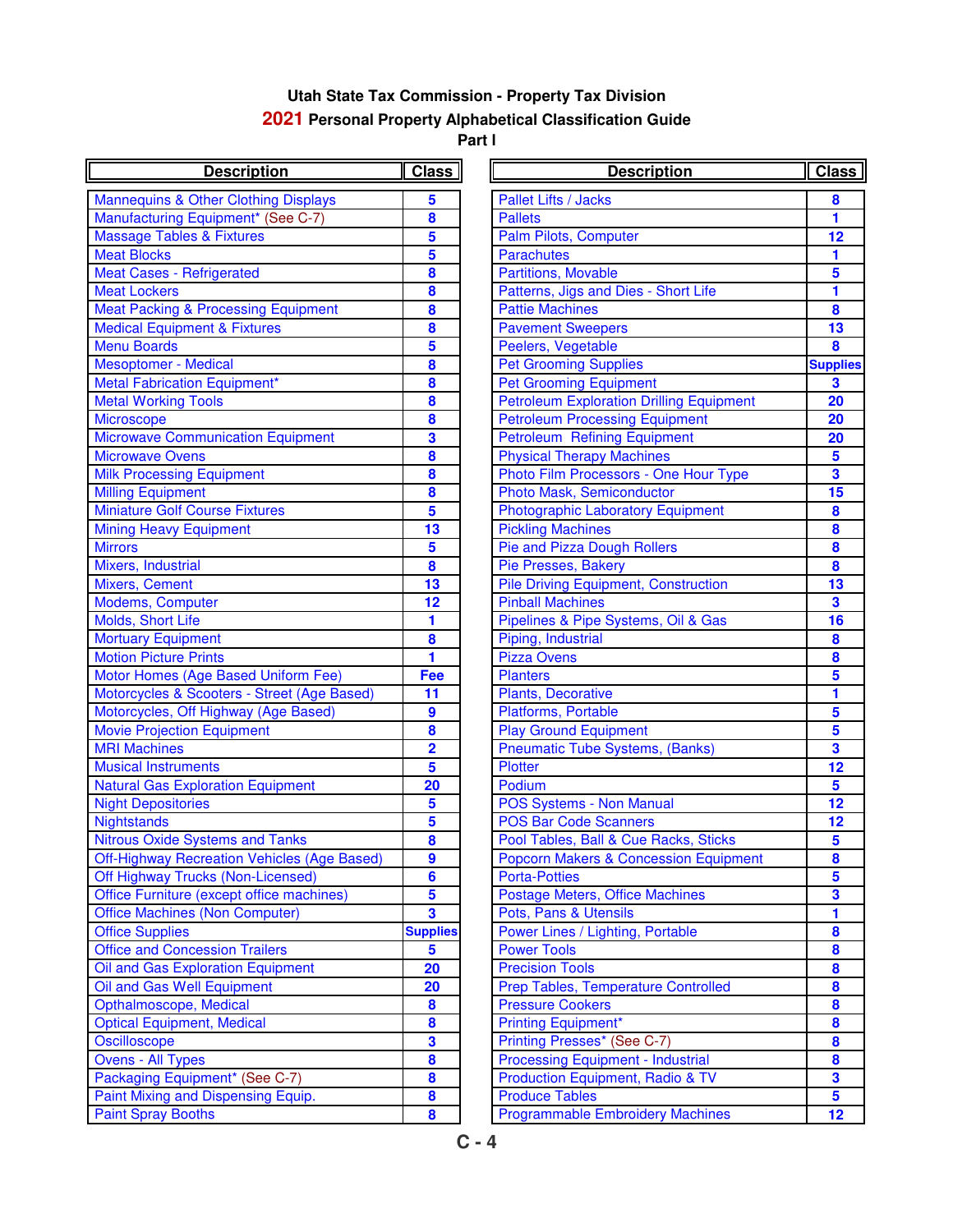| <b>Description</b>                           | <b>Class</b>            | <b>Description</b>                                        | Clas                                        |
|----------------------------------------------|-------------------------|-----------------------------------------------------------|---------------------------------------------|
| <b>Puffers</b>                               | 8                       | <b>Sheeters and Molders</b>                               | 8                                           |
| <b>Pulley Tracks</b>                         | 8                       | <b>Shelves</b>                                            | $\overline{\mathbf{5}}$                     |
| Pumps - Air, Water and Fuel                  | 8                       | <b>Shirt Presses</b>                                      | $\bf{8}$                                    |
| <b>Quarry Equipment</b>                      | 13                      | <b>Shoe Repair Machinery</b>                              | $\boldsymbol{8}$                            |
| <b>Quilting Machines - Automated</b>         | $\overline{\mathbf{2}}$ | <b>Shopping Carts, Retail</b>                             | $\overline{\mathbf{3}}$                     |
| Racks, Garment & Other Types                 | 5                       | Showcases, Retail                                         | $\overline{\mathbf{5}}$                     |
| Radio Telemetry Units (RTU) - Petroleum      | 20                      | <b>Shredding Machinery</b>                                | $\pmb{8}$                                   |
| <b>Railroad Cars</b>                         | 10                      | Signs, Including Mechanical and Electrical                | $\overline{\mathbf{5}}$                     |
| Reformer / Hydroheaters - Industrial         | 8                       | Signs, Billboards                                         | 16                                          |
| Refuse Bins & Containers, Roll off Types     | 16                      | <b>Silverware and Utensils</b>                            | 1                                           |
| <b>Refrigerators &amp; Freezers</b>          | $\boldsymbol{8}$        | <b>Silkscreen Fixtures</b>                                | $\overline{\mathbf{5}}$                     |
| <b>Refrigerated Display Cases</b>            | $\boldsymbol{8}$        | Sinks, Free Standing                                      | $\overline{\mathbf{5}}$                     |
| Re-Injection Equipment - Petroleum           | 20                      | Ski Lift Equipment & Machinery                            | $\boldsymbol{8}$                            |
| <b>Rental Computer Game Players</b>          | 3                       | <b>Ski Lift Towers</b>                                    | 16                                          |
| Rental Media: DVS's, Blu-ray, etc. (See C-7) | $***$                   | <b>Skid Steer Loaders, Construction</b>                   | 13                                          |
| <b>Rentals, Small Equipment</b>              | 3                       | <b>Slicers</b>                                            | $\bf{8}$                                    |
| <b>Rent to Own Merchandise</b>               | 3                       | <b>Slurry Machinery</b>                                   | $\boldsymbol{8}$                            |
| <b>Replacement Parts</b>                     | <b>Supplies</b>         | <b>Small Equipment Rentals</b>                            | $\overline{\mathbf{3}}$                     |
| <b>Reservation Terminals</b>                 | 3                       | <b>Small Motor Vehicles (Age Based)</b>                   | 22a                                         |
| <b>Retail Fixtures</b>                       | 5                       | <b>Smelter Equipment</b>                                  | 8                                           |
| <b>Retarders</b>                             | 8                       | <b>Snow Cats</b>                                          | 13                                          |
| <b>Revolving Roasters</b>                    | 8                       | <b>Snow Removal Equipment</b>                             | $\boldsymbol{8}$                            |
| <b>Riveting Machines, Industrial</b>         | 8                       | Sod Cutters (Non Farm)                                    | $\boldsymbol{8}$                            |
| <b>River Rafts</b>                           | 5                       | Soda Fountain                                             | $\boldsymbol{8}$                            |
| <b>Roll Dividers</b>                         | 8                       | Software (Packaged)                                       | 1.                                          |
| <b>Roller Machinery</b>                      | 8                       | <b>Solar Panels</b>                                       | 16                                          |
| <b>Roofing Equipment &amp; Tools</b>         | 8                       | Solar Energy Equipment, (Incl. Solar Panels)              | 16                                          |
| Rotary Presses*                              | 8                       | Solar Farms - Industrial                                  | 16                                          |
| <b>Safe Deposit Boxes</b>                    | 5                       | <b>Sound Systems</b>                                      | $\overline{\mathbf{3}}$                     |
| <b>Safes</b>                                 | 5                       | Spas, all types                                           | $\overline{\mathbf{5}}$                     |
| <b>Sanding Machines</b>                      | $\boldsymbol{8}$        | <b>Speech Synthesizers</b>                                | $\mathbf{3}$                                |
| Satellite / Cable Converters & Receivers     | 12                      | <b>Spotlights</b>                                         | $\overline{\mathbf{5}}$                     |
| <b>Satellite Dishes and Antennas</b>         | 5                       | <b>Spray Guns</b>                                         | $\boldsymbol{8}$                            |
| <b>Sawmill Machinery &amp; Equipment</b>     | 8                       | <b>Stamping, Metal Machinery</b>                          | $\boldsymbol{8}$                            |
| <b>Saws</b>                                  | 8                       | <b>Steam Cleaners and Irons</b>                           | $\boldsymbol{8}$                            |
| Scaffolding                                  | 5                       | <b>Steam Lines / Boilers</b>                              | 8                                           |
| Scales, Electric                             | 3                       | <b>Steam Tables</b>                                       | $\boldsymbol{8}$                            |
| <b>Scales, Non-Electric</b>                  | 8                       | <b>Sterilizers, Medical</b>                               | 8                                           |
| <b>Scales, Truck</b>                         | 16                      | <b>Storage Boxes</b>                                      | 5                                           |
| <b>Scanners, Bar Code</b>                    | 3                       | <b>Storage Bins, Containers</b>                           | $\overline{\mathbf{5}}$                     |
| Scoreboards, All types                       | 5                       | Stove Hoods / Vents & Fans                                | $\boldsymbol{8}$                            |
| <b>Scrapers, Construction</b>                | 13                      | <b>Stoves, Electric and Gas</b>                           | $\bf{8}$                                    |
| <b>Screens, Mining</b>                       | 13                      | <b>Stripping Machines</b>                                 | $\bullet$                                   |
| <b>Screens, Movie Theater</b>                | 5                       | <b>Studio Equipment Sound &amp; Video</b>                 | $\overline{\mathbf{3}}$                     |
| Scuba Gear, Rental                           | 3                       | <b>Subscriber Connection, CATV</b>                        | $\boldsymbol{8}$                            |
| <b>Semiconductor Manufacturing Equipment</b> | 15<br>8                 | Surgiscope, Medical<br><b>Surveillance Camera Systems</b> | $\boldsymbol{8}$<br>$\overline{\mathbf{3}}$ |
| <b>Service Station Equipment</b>             | 8                       |                                                           | $\overline{\mathbf{3}}$                     |
| <b>Sewing Machines</b>                       | 5                       | <b>Survey Devices, Transits, Laser Types</b>              |                                             |
| <b>Shadow Boxes</b>                          | 5                       | Sweeper Vehicles, Non-Licensed                            | 13                                          |
| <b>Shampoo Chairs</b>                        | 5                       | <b>Swimming Pool Equipment &amp; Fixtures</b>             | $\overline{\mathbf{5}}$                     |
| Sheds, Portable & Moveable Structures        |                         | <b>Tables</b>                                             | 5 <sup>5</sup>                              |

| <b>Description</b>                | Class                   | <b>Description</b>                            | <b>Class</b> |
|-----------------------------------|-------------------------|-----------------------------------------------|--------------|
|                                   | 8                       | <b>Sheeters and Molders</b>                   | 8            |
|                                   | 8                       | <b>Shelves</b>                                | 5            |
| er and Fuel                       | 8                       | <b>Shirt Presses</b>                          | 8            |
|                                   | 13                      | <b>Shoe Repair Machinery</b>                  | 8            |
| <b>- Automated</b>                | $\overline{\mathbf{2}}$ | <b>Shopping Carts, Retail</b>                 | 3            |
| <b>&amp; Other Types</b>          | 5                       | <b>Showcases, Retail</b>                      | 5            |
| Units (RTU) - Petroleum           | 20                      | <b>Shredding Machinery</b>                    | 8            |
|                                   | 10                      | Signs, Including Mechanical and Electrical    | 5            |
| heaters - Industrial              | 8                       | Signs, Billboards                             | 16           |
| intainers, Roll off Types         | 16                      | <b>Silverware and Utensils</b>                | 1            |
| reezers                           | 8                       | <b>Silkscreen Fixtures</b>                    | 5            |
| lay Cases                         | 8                       | Sinks, Free Standing                          | 5            |
| oment - Petroleum                 | 20                      | Ski Lift Equipment & Machinery                | 8            |
| <b>Game Players</b>               | 3                       | <b>Ski Lift Towers</b>                        | 16           |
| S's, Blu-ray, etc. (See C-7)      | $***$                   | <b>Skid Steer Loaders, Construction</b>       | 13           |
| <b>uipment</b>                    | 3                       | <b>Slicers</b>                                | 8            |
| chandise                          | $\overline{\mathbf{3}}$ | <b>Slurry Machinery</b>                       | 8            |
| ts                                | <b>Supplies</b>         | <b>Small Equipment Rentals</b>                | 3            |
| inals                             | 3                       | <b>Small Motor Vehicles (Age Based)</b>       | 22a          |
|                                   | 5                       | <b>Smelter Equipment</b>                      | 8            |
|                                   | 8                       | <b>Snow Cats</b>                              | 13           |
| rs                                | 8                       | <b>Snow Removal Equipment</b>                 | 8            |
| s, Industrial                     | 8                       | Sod Cutters (Non Farm)                        | 8            |
|                                   | 5                       | Soda Fountain                                 | 8            |
|                                   | 8                       | Software (Packaged)                           | 1            |
|                                   | 8                       | <b>Solar Panels</b>                           | 16           |
| nt & Tools                        | 8                       | Solar Energy Equipment, (Incl. Solar Panels)  | 16           |
|                                   | 8                       | Solar Farms - Industrial                      | 16           |
| es                                | 5                       | <b>Sound Systems</b>                          | 3            |
|                                   | 5                       | Spas, all types                               | 5            |
| S                                 | 8                       | <b>Speech Synthesizers</b>                    | 3            |
| <b>Converters &amp; Receivers</b> | 12                      | <b>Spotlights</b>                             | 5            |
| nd Antennas                       | 5                       | <b>Spray Guns</b>                             | 8            |
| y & Equipment                     | 8                       | <b>Stamping, Metal Machinery</b>              | 8            |
|                                   | 8                       | <b>Steam Cleaners and Irons</b>               | 8            |
|                                   | 5                       | <b>Steam Lines / Boilers</b>                  | 8            |
|                                   | 3                       | <b>Steam Tables</b>                           | 8            |
| tric                              | 8                       | Sterilizers, Medical                          | 8            |
|                                   | 16                      | <b>Storage Boxes</b>                          | 5            |
| de                                | 3                       | <b>Storage Bins, Containers</b>               | 5            |
| types                             | 5                       | Stove Hoods / Vents & Fans                    | 8            |
| uction                            | 13                      | <b>Stoves, Electric and Gas</b>               | 8            |
|                                   | 13                      | <b>Stripping Machines</b>                     | 8            |
| heater                            | 5                       | <b>Studio Equipment Sound &amp; Video</b>     | 3            |
| tal                               | 3                       | <b>Subscriber Connection, CATV</b>            | 8            |
| anufacturing Equipment            | 15                      | Surgiscope, Medical                           | 8            |
| quipment                          | 8                       | <b>Surveillance Camera Systems</b>            | 3            |
|                                   | 8                       | <b>Survey Devices, Transits, Laser Types</b>  | 3            |
|                                   | 5                       | <b>Sweeper Vehicles, Non-Licensed</b>         | 13           |
|                                   | 5                       | <b>Swimming Pool Equipment &amp; Fixtures</b> | 5            |
| <b>Moveable Structures</b>        | 5                       | <b>Tables</b>                                 | 5            |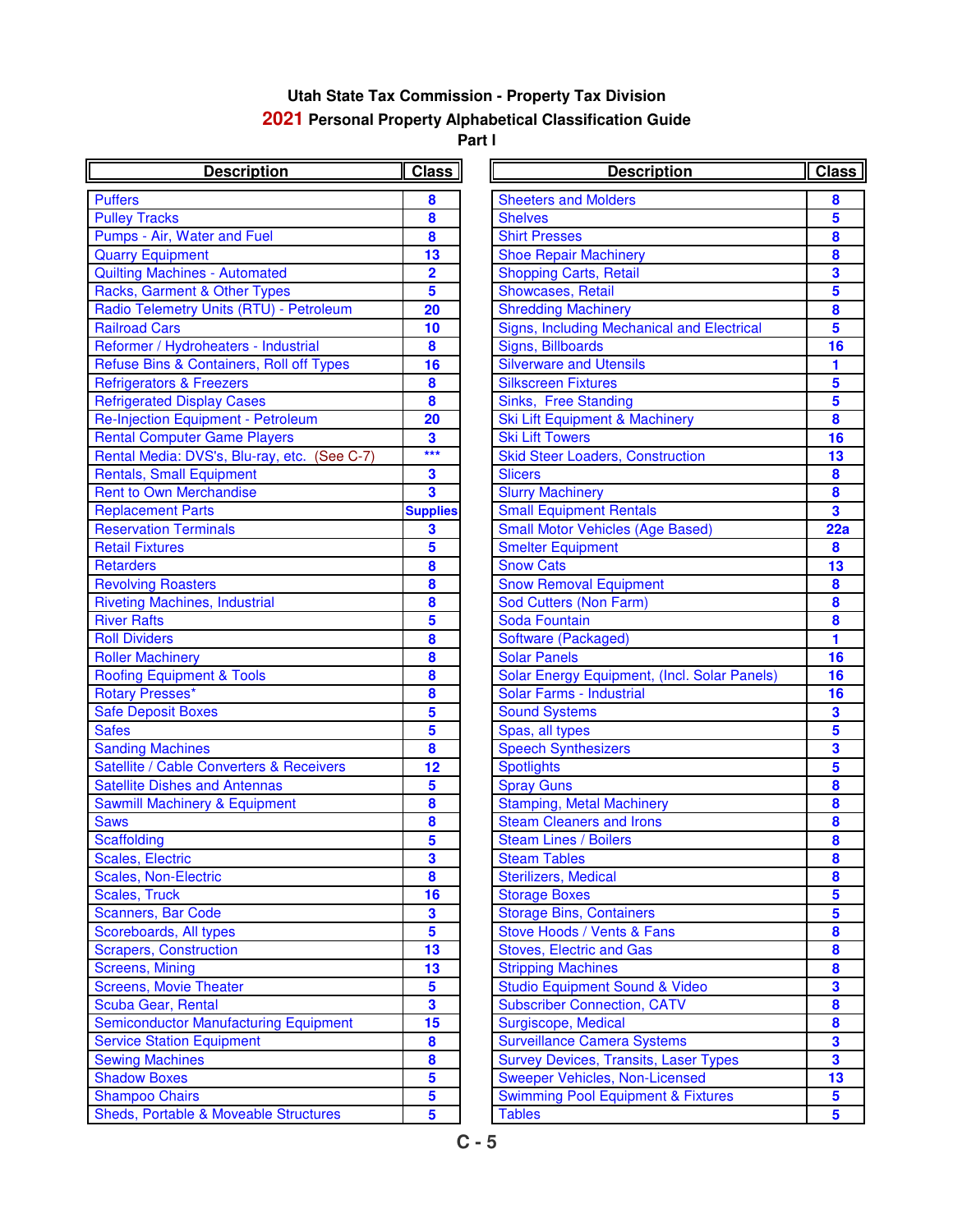| <b>Description</b>                               | <b>Class</b>            | <b>Description</b>                                   | <b>Clas</b>                 |
|--------------------------------------------------|-------------------------|------------------------------------------------------|-----------------------------|
| <b>Table Saw</b>                                 | 8                       | <b>Valve Grinders, Engine</b>                        | $\bf{8}$                    |
| Tanks, Bulk Storage                              | 16                      | Vats, (All Types)                                    | $\overline{\mathbf{5}}$     |
| Tanks, Portable                                  | 5                       | <b>Vaults</b>                                        | $\overline{\mathbf{5}}$     |
| <b>Tanning Booths and Beds</b>                   | $\overline{\mathbf{5}}$ | <b>Vending &amp; Dispensing Machines</b>             | $\mathbf{3}$                |
| <b>Tape Drives, Computer</b>                     | 12                      | <b>Vent Fans &amp; Hoods</b>                         | $\bf{8}$                    |
| <b>Tape Memory Units, Computer</b>               | 12                      | Vertexometer - Medical                               | $\pmb{8}$                   |
| Telephone Systems, Phones Including Cellular     | $\overline{\mathbf{3}}$ | <b>Veterinary Equipment, Medical</b>                 | $\pmb{8}$                   |
| <b>Telephone Poles</b>                           | 5                       | <b>Video Game Machines</b>                           | $\overline{\mathbf{3}}$     |
| <b>Televisions</b>                               | 5                       | Video Recording Machines (VCR's) / CD's              | $\overline{\mathbf{3}}$     |
| <b>Teller Cages</b>                              | $\overline{\mathbf{5}}$ | Video Tapes, DVD, CD's Blu-ray - Non Rental          | $\overline{\mathbf{1}}$     |
| <b>Tents</b>                                     | $\overline{\mathbf{3}}$ | Video Tapes, DVD & CD's Rental (see C7)              | $\star\star$                |
| <b>Test Equipment- Semiconductor</b>             | 15                      | <b>Vise</b>                                          | $\bf{8}$                    |
| <b>Theater Seating and Fixtures</b>              | 5                       | <b>Vision Testing Equipment - Medical</b>            | $\bf{8}$                    |
| <b>Thermometer, Medical</b>                      | 8                       | Wafer Manufacturing Equipmt, Semiconductor           | 15                          |
| <b>Thermal Printers</b>                          | $\overline{12}$         | <b>Waffle Irons</b>                                  | 8                           |
| <b>Ticket Dispensers</b>                         | $\overline{\mathbf{3}}$ | Walk-In Refrigerators & Coolers (Portable)           | $\bf{8}$                    |
| <b>Tire Changing and Repair Equipment</b>        | 8                       | <b>Wall Mounted Displays and Cabinets</b>            | $\overline{\mathbf{5}}$     |
| <b>Tire Recapping Equipment</b>                  | 8                       | <b>Warmers</b>                                       | $\overline{\mathbf{8}}$     |
| <b>Tire Racks, Portable</b>                      | 5                       | <b>Washer Extractors</b>                             | $\pmb{8}$                   |
| Toilets, Portable                                | 5                       | <b>Washing Machines and Dryers (Clothes)</b>         | $\bullet$                   |
| Tonometer, - Medical                             | 8                       | <b>Water Fountains &amp; Dispensers</b>              | $\overline{\mathbf{5}}$     |
| Tools, Hand & Power (All Types)                  | 8                       | <b>Water Heaters / Processors</b>                    | $\bf{8}$                    |
| Tooling, Industrial, Short Life                  | 1                       | <b>Water Purification Equipment</b>                  | $\bf{8}$                    |
| <b>Topogometer, Medical</b>                      | 8                       | <b>Water Slides</b>                                  | $\overline{\mathbf{5}}$     |
| <b>Towels &amp; Linens</b>                       | $\blacksquare$          | <b>Water Softener Systems</b>                        | $\bf{8}$                    |
| Towers, Cell Phone, Broadcast & Ski Lifts        | 16                      | <b>Weaving Machinery</b>                             | $\bullet$                   |
| <b>Toys</b>                                      | 1                       | <b>Welding Equipment, (All Types)</b>                | $\pmb{8}$                   |
| <b>Tracks, Railroad</b>                          | $\overline{\mathbf{5}}$ | <b>Well Boring Rigs, Truck Mounted</b>               | $6\phantom{a}$              |
| <b>Tractors W / Backhoes &amp; Front Loaders</b> | 13                      | <b>Wheel Balancing &amp; Alignment Equipment</b>     | $\boldsymbol{8}$            |
| <b>Trailers - Commercial</b>                     | 21                      | <b>Wheel Bearing Packing Tools, Automotive</b>       | $\boldsymbol{8}$            |
| Trailers - Boat (Age Based)                      | 21a                     | <b>Wine Barrels</b>                                  | $\overline{\mathbf{5}}$     |
| Trailers - Non-Commercial (Age Based)            | 21a                     | <b>Wind Powered Electrical Generator &amp; Tower</b> | 16                          |
| <b>Trailers - Office &amp; Concession</b>        | $5\phantom{a}$          | <b>Winding Machinery, Industrial</b>                 | 8                           |
| Trailers - Camping or Tent (Age Based)           | 21a                     | Wiring & Cable (See C-7)                             | $\overline{\boldsymbol{r}}$ |
| Trailers - Travel (Age Based)                    | 18                      | <b>Wood Floors, Portable</b>                         | $\overline{\mathbf{5}}$     |
| <b>Transmitting Towers</b>                       | 16                      | <b>Wood Shop Machines</b>                            | $\pmb{8}$                   |
| <b>Trench Boxes</b>                              | $\overline{\mathbf{5}}$ | <b>Wrecking &amp; Demolition Equipment</b>           | 8                           |
| <b>Truck Campers (Age Based)</b>                 | 18a                     | X-Ray Machines, Medical                              | $\bf{8}$                    |
| Trucks - Heavy & Med Duty, Unlicensed            | $6\phantom{a}$          |                                                      |                             |
| <b>Tuxedo &amp; Costume Rentals</b>              | 1                       |                                                      |                             |
| <b>Typesetting Equipment</b>                     | 8                       |                                                      |                             |
| <b>Typewriters, Office Machines</b>              | $\overline{\mathbf{3}}$ |                                                      |                             |
| <b>UKU Finger Print Readers</b>                  | $\overline{\mathbf{3}}$ |                                                      |                             |
| <b>Ultrasonic Cleaners, (All Types)</b>          | 8                       |                                                      |                             |
| <b>Ultrasound (Sonography) Equipment</b>         | $\overline{\mathbf{2}}$ |                                                      |                             |
| Utilities - On-Site                              | 8                       |                                                      |                             |
| <b>Uniforms</b>                                  | 1                       |                                                      |                             |
| <b>Utensils &amp; Serving Trays</b>              | 1                       |                                                      |                             |
| <b>UPS</b> - (Commercial / Industrial)           | 8                       |                                                      |                             |
| <b>Vacuum Cleaners</b>                           | 8                       |                                                      |                             |
| <b>Vacuum Systems</b>                            | 8                       |                                                      |                             |
|                                                  |                         |                                                      |                             |

| <b>Description</b>            | ∥ Class II              | <b>Description</b>                                   | <b>Class</b>            |
|-------------------------------|-------------------------|------------------------------------------------------|-------------------------|
|                               | 8                       | <b>Valve Grinders, Engine</b>                        | 8                       |
| ige                           | 16                      | Vats, (All Types)                                    | $5\phantom{a}$          |
|                               | $5\phantom{a}$          | <b>Vaults</b>                                        | $\overline{\mathbf{5}}$ |
| nd Beds                       | $\overline{\mathbf{5}}$ | <b>Vending &amp; Dispensing Machines</b>             | 3                       |
| puter                         | 12                      | <b>Vent Fans &amp; Hoods</b>                         | 8                       |
| its, Computer                 | 12                      | Vertexometer - Medical                               | 8                       |
| ns, Phones Including Cellular | $\overline{\mathbf{3}}$ | <b>Veterinary Equipment, Medical</b>                 | 8                       |
|                               | 5                       | <b>Video Game Machines</b>                           | $\overline{\mathbf{3}}$ |
|                               | 5                       | Video Recording Machines (VCR's) / CD's              | $\overline{\mathbf{3}}$ |
|                               | $\overline{\mathbf{5}}$ | Video Tapes, DVD, CD's Blu-ray - Non Rental          | 1                       |
|                               | $\overline{\mathbf{3}}$ | Video Tapes, DVD & CD's Rental (see C7)              | $\star\star$            |
| Semiconductor                 | 15                      | <b>Vise</b>                                          | 8                       |
| <b>and Fixtures</b>           | 5                       | <b>Vision Testing Equipment - Medical</b>            | 8                       |
| dical                         | 8                       | Wafer Manufacturing Equipmt, Semiconductor           | 15                      |
|                               | $\overline{12}$         | <b>Waffle Irons</b>                                  | 8                       |
|                               | 3                       | Walk-In Refrigerators & Coolers (Portable)           | 8                       |
| d Repair Equipment            | 8                       | <b>Wall Mounted Displays and Cabinets</b>            | 5                       |
| quipment                      | 8                       | <b>Warmers</b>                                       | 8                       |
| ble                           | $\overline{\mathbf{5}}$ | <b>Washer Extractors</b>                             | $\overline{\mathbf{8}}$ |
|                               | $\overline{\mathbf{5}}$ | <b>Washing Machines and Dryers (Clothes)</b>         | 8                       |
| ical                          | 8                       | <b>Water Fountains &amp; Dispensers</b>              | $\overline{\mathbf{5}}$ |
| wer (All Types)               | 8                       | <b>Water Heaters / Processors</b>                    | 8                       |
| I, Short Life                 | 1                       | <b>Water Purification Equipment</b>                  | 8                       |
| dical                         | 8                       | <b>Water Slides</b>                                  | 5                       |
|                               | 1                       | <b>Water Softener Systems</b>                        | 8                       |
| ne, Broadcast & Ski Lifts     | 16                      | <b>Weaving Machinery</b>                             | 8                       |
|                               | 1                       | <b>Welding Equipment, (All Types)</b>                | 8                       |
|                               | 5                       | <b>Well Boring Rigs, Truck Mounted</b>               | $6\phantom{1}6$         |
| choes & Front Loaders         | $\overline{13}$         | <b>Wheel Balancing &amp; Alignment Equipment</b>     | 8                       |
| rcial                         | $\overline{21}$         | <b>Wheel Bearing Packing Tools, Automotive</b>       | $\overline{\mathbf{8}}$ |
| ge Based)                     | 21a                     | <b>Wine Barrels</b>                                  | 5                       |
| mmercial (Age Based)          | 21a                     | <b>Wind Powered Electrical Generator &amp; Tower</b> | 16                      |
| Concession                    | 5                       | <b>Winding Machinery, Industrial</b>                 | 8                       |
| g or Tent (Age Based)         | 21a                     | Wiring & Cable (See C-7)                             | #                       |
| Age Based)                    | 18                      | <b>Wood Floors, Portable</b>                         | 5                       |
| ers                           | 16                      | <b>Wood Shop Machines</b>                            | 8                       |
|                               | 5                       | <b>Wrecking &amp; Demolition Equipment</b>           | 8                       |
| Age Based)                    | 18a                     | X-Ray Machines, Medical                              | 8                       |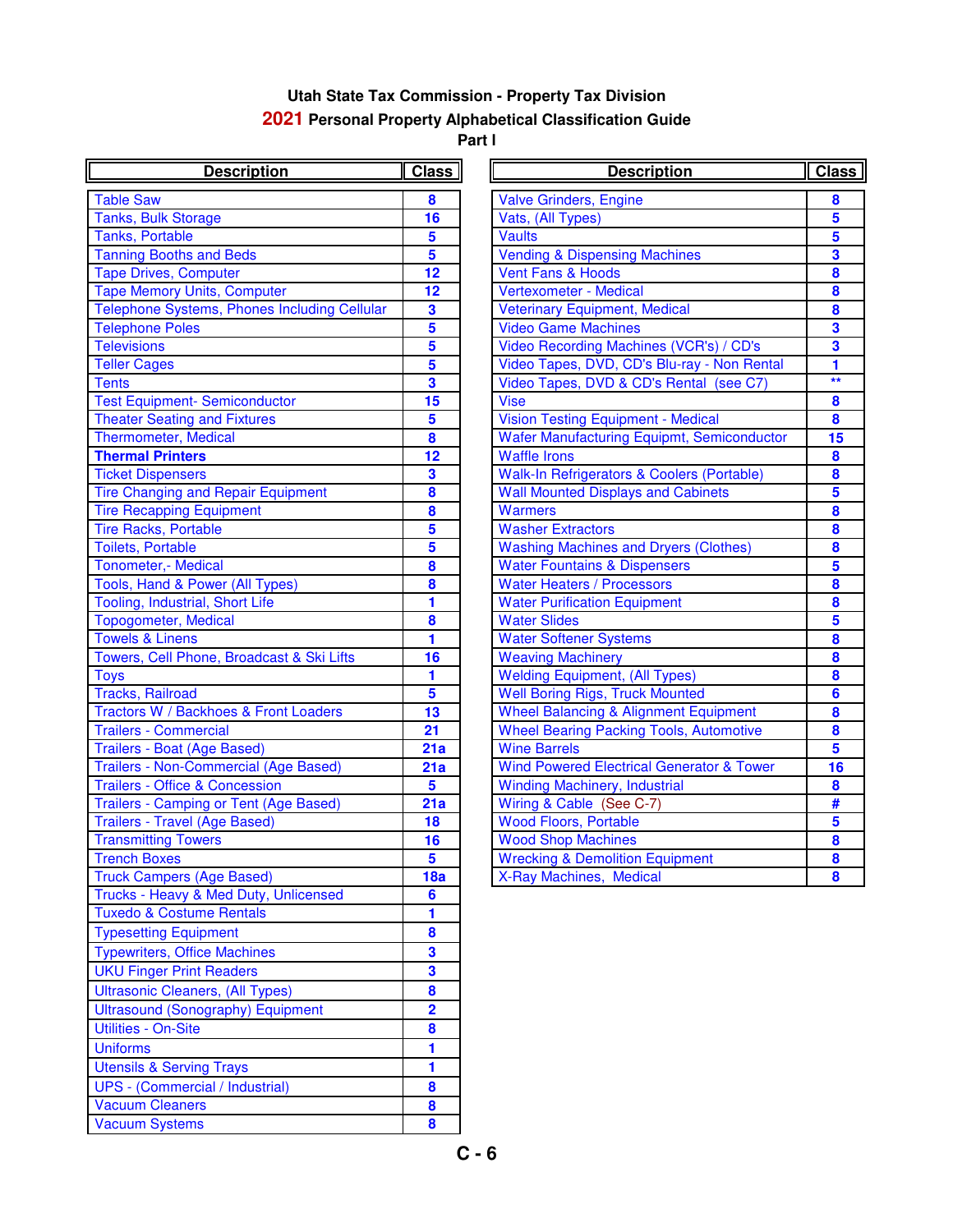#### **2021 Personal Property Alphabetical Classification Guide**

**Part l**

#### **References to page 7**

- **\* This type equipment may be classified as Compter Integrated (Class 2).**
- **To be classified as computer integrated, the machine must fit the following criteria:**
- **The machine cannot operate without the computer and the computer cannot perform functions outside the machine.**
- **The machinery and computer is sold as a single unit. If the machine and computer are purchased as separate units, the machine muste be valued as Class 8 Property and the comuper as Class 12 Property.**
- **Machine must be able to perform multiple functions and is controlled by a programmable central Processing unit.**
- **The total cost of the machine and computer combined is depreciated as a unit for income tax purposes.**
- **The capabilities of the machine cannot be expanded by substituting a more complex computer.**

**# Wiring and Cable is valued in the same class as the equipment it services.**

- **\*\* Rental Media: video tapes, CD's, DVD's, Blu-ray, and computer games are to be valued at \$15 per unit for the first year and \$3.00 per unit thereafter.**
- **## Cement Forms Light Duty for Curb & Gutter, Side Walks, Residential Foundations. Cement Forms Heavy Duty for Major Structural Elements in Commercial Buildings.**

**Supplies are valued and assessed on hand, at cost including freight-in, on January 1st.** 

- **Supplies include consumable items not held for sale in the ordinary course of business.**
- **@ Billboard LED the LED cost must be separated to be in Class 5 or all will be put in Class 16.**

**In "BOLD" = New items added for this year**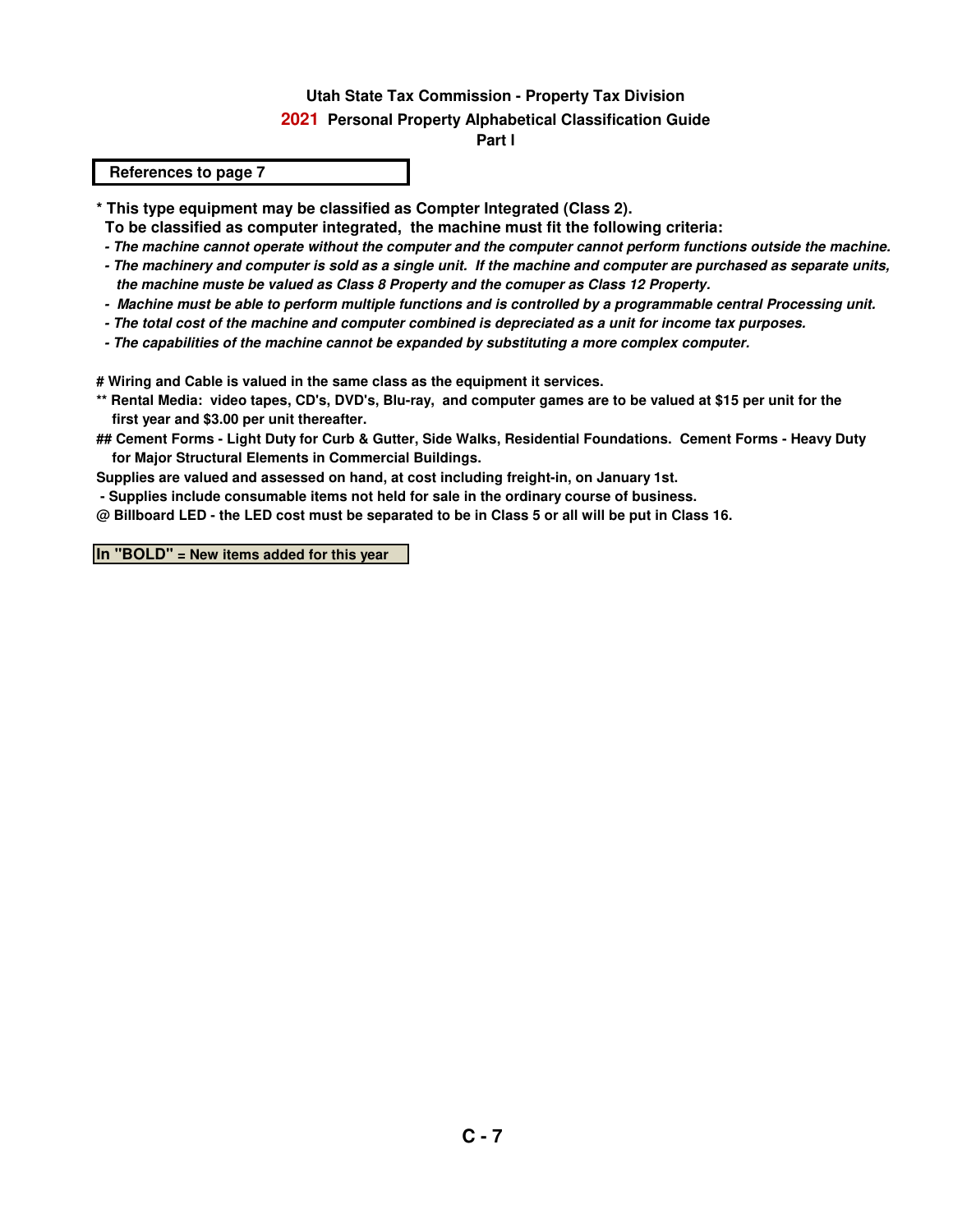# PART - II Property Listing by Class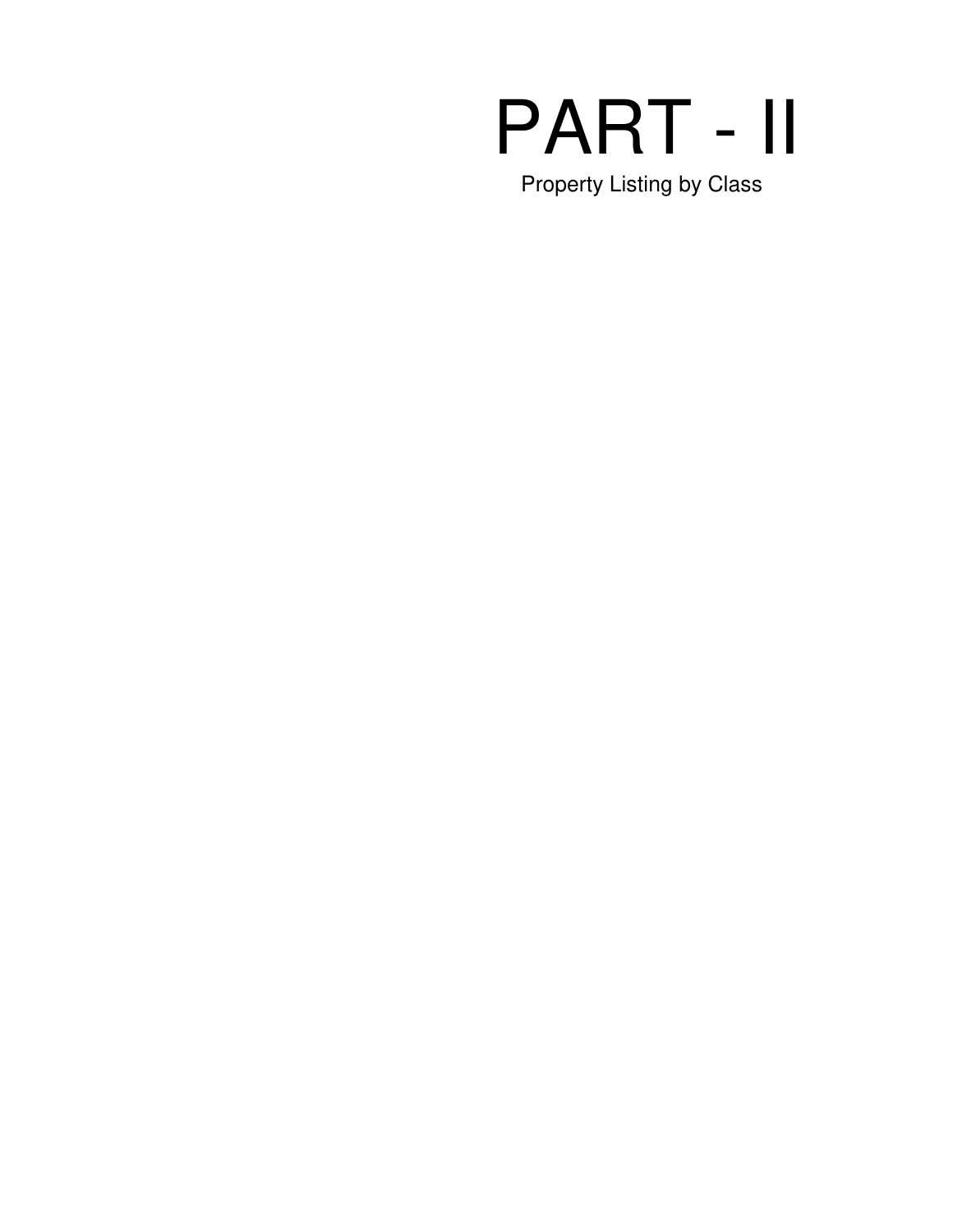**2021 Personal Property Listing By Class**

**Part ll**

| <b>Description</b>                           | <b>Description</b>                           |
|----------------------------------------------|----------------------------------------------|
| <b>Class 1 - Short Life Property</b>         | <b>Class 3 - Short Life Equipment (cont)</b> |
| <b>Barricades</b>                            | Adding Machines, Office Machines             |
| <b>Bath Mats</b>                             | Alarm Systems                                |
| <b>Batteries</b>                             | Amplifier & Microphones                      |
| Bed Spreads, Bed Sheets & Linens             | <b>ATM Machines</b>                          |
| <b>Blankets</b>                              | <b>Automotive Emission Testing Machines</b>  |
| Books & Libraries                            | Automotive Engine Analysis Machines          |
| Cad / Cam Systems Software                   | Beauty and Barber Shop/Salon Equipment       |
| Camping Gear - Short Life                    | Bicycles, Rental                             |
| Cement Forms - Light Duty                    | <b>Bill Changers</b>                         |
| Coffee Pots and Urns                         | Cable TV Broadcasting Equipment              |
| <b>Computer Software</b>                     | Cable TV Connection / Distribution           |
| Dies, Jigs & Patterns, Short Life            | Cable TV Headends                            |
| Directional Signs, (Construction)            | Calculators                                  |
| <b>LAN Systems Software</b>                  | Cameras, Film and Digital                    |
| Library & Media Materials / Books            | Camcorders / TV Broadcast Cameras            |
| Linens, Towels, Etc.                         | <b>Camp Stoves</b>                           |
| Molds -Short Life                            | Carpeting                                    |
| <b>Motion Picture Prints</b>                 | Cash Registers - Manual                      |
| Pallets                                      | <b>Check Protectors</b>                      |
| Parachutes                                   | Clocks & Time Register Clocks                |
| Plants, Decorative                           | Coin and Bill Changing Machines              |
| Pots, Pans & Utensils                        | <b>Credit Card Imprinters</b>                |
| <b>Silverware and Utensils</b>               | <b>Currency Counters</b>                     |
| Software (Packaged)                          | Digital Movie Projection Equipment           |
| Tooling, Industrial, Short Life              | Drive-Up Window Equipment (Bank)             |
| Towels & Linens                              | <b>Drones</b>                                |
| Toys                                         | <b>Duplicating Machines</b>                  |
| Tuxedo & Costume Rentals                     | <b>Emission Testing Machines</b>             |
| Uniforms                                     | <b>Fax Machines</b>                          |
| <b>Utensils</b>                              | <b>Global Positioning Equipment</b>          |
|                                              | <b>Guidance Control Systems</b>              |
| <b>Class 2 Computer Integrated Equipment</b> | Heaters, Portable                            |
| Automated Pharmacy Management Systems        | <b>Intercom Systems</b>                      |
| Cardiac Catheterization Lab - Medical        | Jukebox                                      |
| Cat Scanners - Medical                       | Key Card Coder, Hotel                        |
| <b>CEREC Systems - Dental</b>                | Kiosk Vending Machines                       |
| CNC Lathes, Computerized                     | Microwave Communication Equipment            |
| <b>Computerized Assembly Machinery</b>       | Office Machines (Non Computer)               |
| <b>Computer Integrated Machinery</b>         | Oscilloscope                                 |

| Computer Driven Mills & Lathes              | Pet Grooming Equipment               |
|---------------------------------------------|--------------------------------------|
| Digital Movie Projection Equipment          | Photo Film Processors, One Hour Type |
| Digital X-Ray Machines                      | <b>Pinball Machines</b>              |
| <b>Embroidery Machines - Automated</b>      | Pneumatic Tube Systems, Banks        |
| Gamma Camera Systems - Medical              | Postage Meters, Office Machines      |
| Mammography Units - Medical                 | Production Equipment, Radio & TV     |
| Quilting Machines - automated               | <b>Rental Computer Game Players</b>  |
| MRI Machines - Medical                      | Rent to Own Merchandise              |
| Ultrasound (Sonography) Equipment - Medical | Rentals, Small Equipment             |
|                                             |                                      |

## **Class 3 - Short Life Equipment Class 3 - Short Life Equipment Algebra 2014** Scales - Electric

Air Dancers (i.e. Inflatable Tube Man) | Scanners, Bar Code

| <b>Duplicating Machines</b>          |
|--------------------------------------|
| <b>Emission Testing Machines</b>     |
| <b>Fax Machines</b>                  |
| <b>Global Positioning Equipment</b>  |
| <b>Guidance Control Systems</b>      |
| Heaters, Portable                    |
| Intercom Systems                     |
| Jukebox                              |
| Key Card Coder, Hotel                |
| Kiosk Vending Machines               |
| Microwave Communication Equipment    |
| Office Machines (Non Computer)       |
| Oscilloscope                         |
| Pet Grooming Equipment               |
| Photo Film Processors, One Hour Type |
| <b>Pinball Machines</b>              |
| Pneumatic Tube Systems, Banks        |
| Postage Meters, Office Machines      |
| Production Equipment, Radio & TV     |
| Rental Computer Game Players         |
| Rent to Own Merchandise              |
| Rentals, Small Equipment             |
| <b>Reservation Terminals</b>         |
| Scales - Electric                    |
| Scanners, Bar Code                   |
|                                      |
|                                      |
|                                      |
|                                      |
|                                      |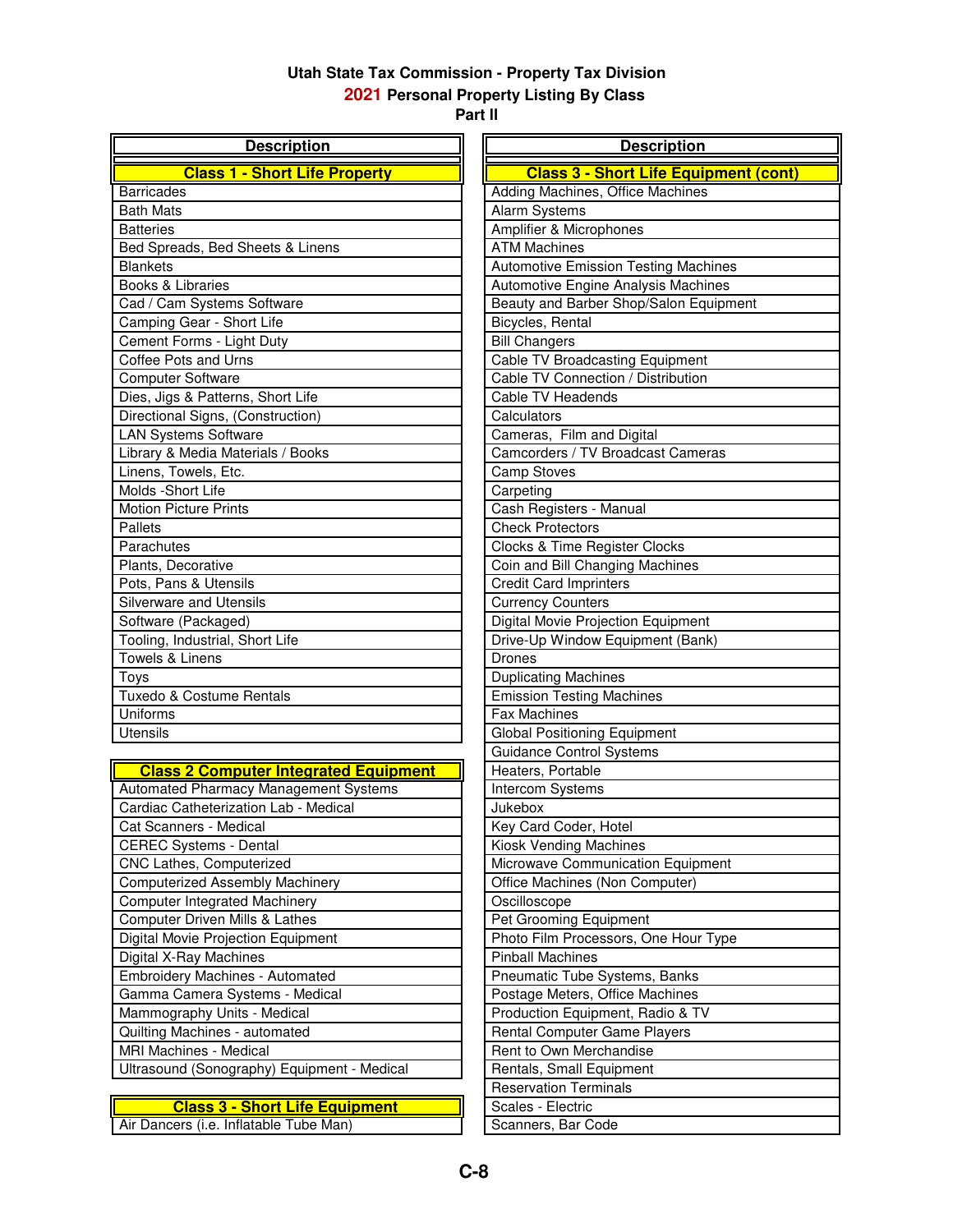# **2021 Personal Property Listing By Class**

| <b>Description</b>                                          | <b>Description</b>                                      |
|-------------------------------------------------------------|---------------------------------------------------------|
| <b>Class 3 - Short Life Equipment (con't)</b>               | <b>Class 5 - Trade Fixtures &amp; Furniture (con't)</b> |
| Scuba Gear- Rental                                          | Display Cases (Non Refrigerated)                        |
| Shopping Carts, Retail                                      | <b>Display Fixtures</b>                                 |
| Small Equipment Rentals                                     | Dividers, Room                                          |
| Sound Systems                                               | Dollies & Carts                                         |
| Speech Synthesizers                                         | Draperies & Rods                                        |
| Studio Equipment Sound & Video                              | Dressers, Nightstands & Hutches                         |
| Surveillance Camera Systems                                 | Dumpsters - Lift Type                                   |
| Survey Devices, Transits, Laser Types                       | Exercise & Gym Equipment                                |
| Telephone Systems, Phones (Includes Cellular)               | <b>Fiber Optic Lines</b>                                |
| Tents                                                       | File Cabinets & Rolling File Systems                    |
| <b>Ticket Dispensers</b>                                    | Fire Extinguishers, Portable                            |
| Typewriters, Office Machines                                | <b>Flag Poles</b>                                       |
| <b>UKU Finger Print Reader</b>                              | Fountains, Built-in and Free Standing                   |
| <b>Vending Dispensing Machines</b>                          | Furniture                                               |
| Video Game Machines                                         | Garbage - Trash Containers (20 Gal)                     |
| Video Recording Machines (VCR's)                            | Gondola Shelving                                        |
|                                                             | Greenhouses (Retail)                                    |
| <b>Class 5 - Trade Fixtures &amp; Furniture</b>             | Grocery Display & Storage Fixtures                      |
| <b>Apartment Furniture</b>                                  | Guns - Firearms                                         |
| Apparel Racks                                               | <b>Hanging Racks</b>                                    |
| Aquarium                                                    | Humidifiers                                             |
|                                                             |                                                         |
| <b>Auditorium Seating</b>                                   | Ironing Boards                                          |
| Awnings                                                     | Kiosk Carts & Booths                                    |
| <b>Baby Cribs</b>                                           | Ladders                                                 |
| Bars & Back bars                                            | Lamps, Arc                                              |
| Beauty and Barber Shop/Salon Fixtures<br>Beds Hotel / Motel | Lamps, Infrared                                         |
|                                                             | Lamp - Table                                            |
| <b>Benches</b>                                              | <b>Lighting Fixtures</b>                                |
| Billboard LED Components @ (See C7)<br>Bins, Portable       | Loading Racks<br>Lockers                                |
| Blinds / Shades                                             |                                                         |
|                                                             | Luggage Carts and Racks                                 |
| Boat Docks, Portable<br>Booths, Sheds & Kiosks - Portable   | Maid Carts, Hotel & Motel<br><b>Manicure Tables</b>     |
|                                                             |                                                         |
| Buildings & Sheds - Portable                                | Mannequins & Other Clothing Displays                    |
| <b>Butcher Blocks and Tables</b>                            | <b>Meat Blocks</b>                                      |
| Cabinets                                                    | Menu Boards                                             |
| Cable Coaxial, (Buried or Above ground)                     | Miniature Golf Course Fixtures                          |
| Cable Fiber Optic, (Above Ground)                           | <b>Mirrors</b>                                          |
| Canopies                                                    | <b>Musical Instruments</b>                              |
| Carts, All Types                                            | <b>Night Depositories</b>                               |
| Cash Boxes                                                  | Nightstands                                             |
| Cashier Islands                                             | <b>Office &amp; Concession Trailers</b>                 |
| Catwalks                                                    | Office Furniture (except office machines)               |
| Chairs, Benches & Stools                                    | Paint Spray Booths                                      |
| <b>Checkout Counters</b>                                    | Partitions, Movable                                     |
| Couches                                                     | Planters                                                |
| Counters (All Types)                                        | Platforms - Portable                                    |
| <b>Counters Checkout</b>                                    | Play Ground Equipment                                   |
| Decorations                                                 | Podium                                                  |
| Desks                                                       | Pool Tables, Ball & Cue Racks, Sticks                   |
| <b>Dinette Sets</b>                                         | Porta-Potties                                           |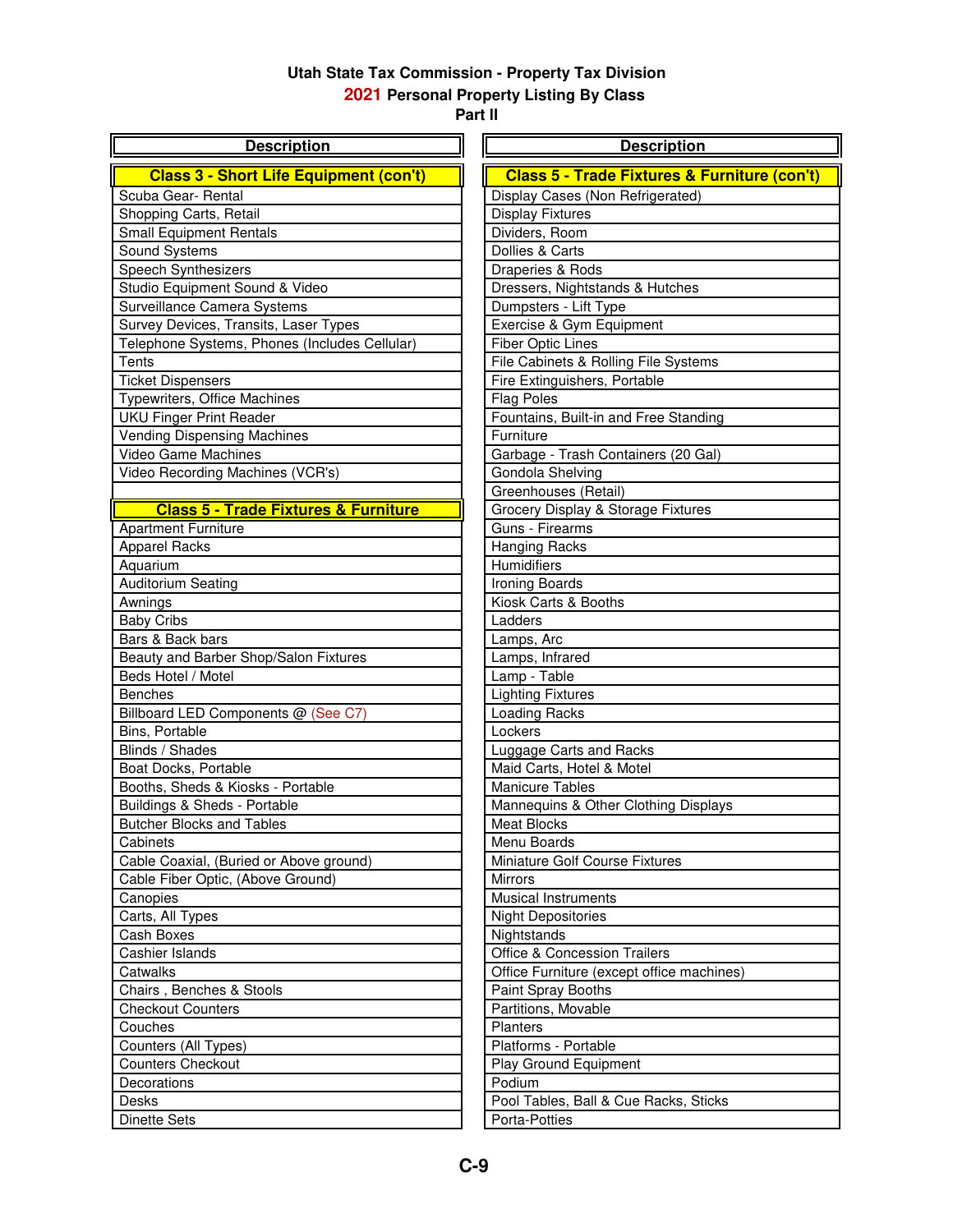# **2021 Personal Property Listing By Class**

**Part ll**

| <b>Description</b>                                     | <b>Description</b>                          |
|--------------------------------------------------------|---------------------------------------------|
| <b>Class 5 - Trade Fixtures &amp; Furniture (cont)</b> | <b>Class 8 - Machinery &amp; Equipment</b>  |
| Produce Tables, Grocery                                | Air Conditioners / Swamp Coolers            |
| Racks, Garment & Other Types                           | Air Filtration Systems                      |
| <b>Retail Fixtures</b>                                 | <b>Amusement Rides</b>                      |
| <b>River Rafts</b>                                     | Automotive Lifts and Jacks                  |
| Safe Deposit Boxes                                     | Automotive Lube Equipment                   |
| Safes                                                  | Automotive Service & Repair Equipment       |
| Satellite Dishes and Antennas                          | <b>Bakery Equipment</b>                     |
| Scaffolding                                            | Bar Equipment & Wet Stations                |
| Scoreboards, All types                                 | <b>Barbecue Ovens</b>                       |
| Screens, Movie Theater                                 | <b>Battery Chargers</b>                     |
| Shadow Boxes                                           | Beds, Medical                               |
| Shampoo Chairs                                         | <b>Beer Coolers</b>                         |
| Sheds, Portable & Moveable Structures                  | <b>Blast Furnaces</b>                       |
| Shampoo Chairs                                         | <b>Blowers</b>                              |
| Sheds, Portable & Moveable Structures                  | <b>Boilers</b>                              |
| <b>Shelves</b>                                         | <b>Bottling Equipment</b>                   |
| Showcases                                              | Bowling Alley Pin Setters & Equipment       |
| Signs, Incl. Mechanical and Electrical                 | Break - Sheet metal                         |
| <b>Silkscreen Fixtures</b>                             | <b>Brewery / Distilling Equipment</b>       |
| Sinks, Free Standing                                   | Broadcasting / Receiving Equipment          |
| Spas, Portable                                         | <b>Broilers</b>                             |
| Spotlights                                             | Buffers, Floor                              |
| <b>Storage Boxes</b>                                   | <b>Bun Warmers</b>                          |
| Storage Bins, Containers                               | Candy Manufacturing Furnace                 |
| Swimming Pool Equipment & Fixtures                     | Canning Equipment                           |
| <b>Tables</b>                                          | Car Wash Equipment                          |
| Tanks, Portable                                        | <b>Carpet Cleaners</b>                      |
| Tanning Booths and Beds                                | <b>Casting Equipment</b>                    |
| <b>Telephone Poles</b>                                 | Choppers, All Types                         |
| Televisions                                            | Cleaning / Polishing Equipment, (All Types) |
| <b>Teller Cages</b>                                    | <b>Clothes Dryers</b>                       |
| <b>Theater Seating &amp; Fixtures</b>                  | Coffee Grinder & Maker                      |
| Tire Racks - Portable                                  | Coils, Refrigeration                        |
| <b>Toasters</b>                                        | Coin Counting Machines                      |
| Toilets - Portable                                     | Compressors - Industrial                    |
| Tracks, Rail                                           | Concession & Popcorn Equipment              |
| Trays                                                  | <b>Conveyor Rack Systems</b>                |
| <b>Trench Boxes</b>                                    | Conveyors & Rollers - Industrial Systems    |
| Vats, All Types                                        | <b>Cooling Towers</b>                       |
| Vaults                                                 | Cranes, Hoists and Lifts - Industrial       |
| Wall Mounted Displays and Cabinets                     | <b>Creamery Equipment</b>                   |
| <b>Water Slides</b>                                    | <b>Curbing Machine</b>                      |
| <b>Wine Barrels</b>                                    | <b>Cylinder Hone Machines</b>               |
| Wine Cooler                                            | Dairy Cases, Refrigerated                   |
| Wood Floors - Portable                                 | Darkroom Equipment                          |
|                                                        | Deep-Fryers                                 |
| <b>Class 6 Trucks (Uniform Fee)</b>                    | Dehydrators, Food                           |
| <b>Cement Pump Trucks</b>                              | Dental Equipment - Medical                  |
| <b>Cranes on Mobile Vehicles</b>                       | Diamond Color Meter                         |
|                                                        |                                             |

Off Highway Trucks (Non-Licensed) Dishwashers Well Boring Rigs - Truck Mounted Distilling Equipment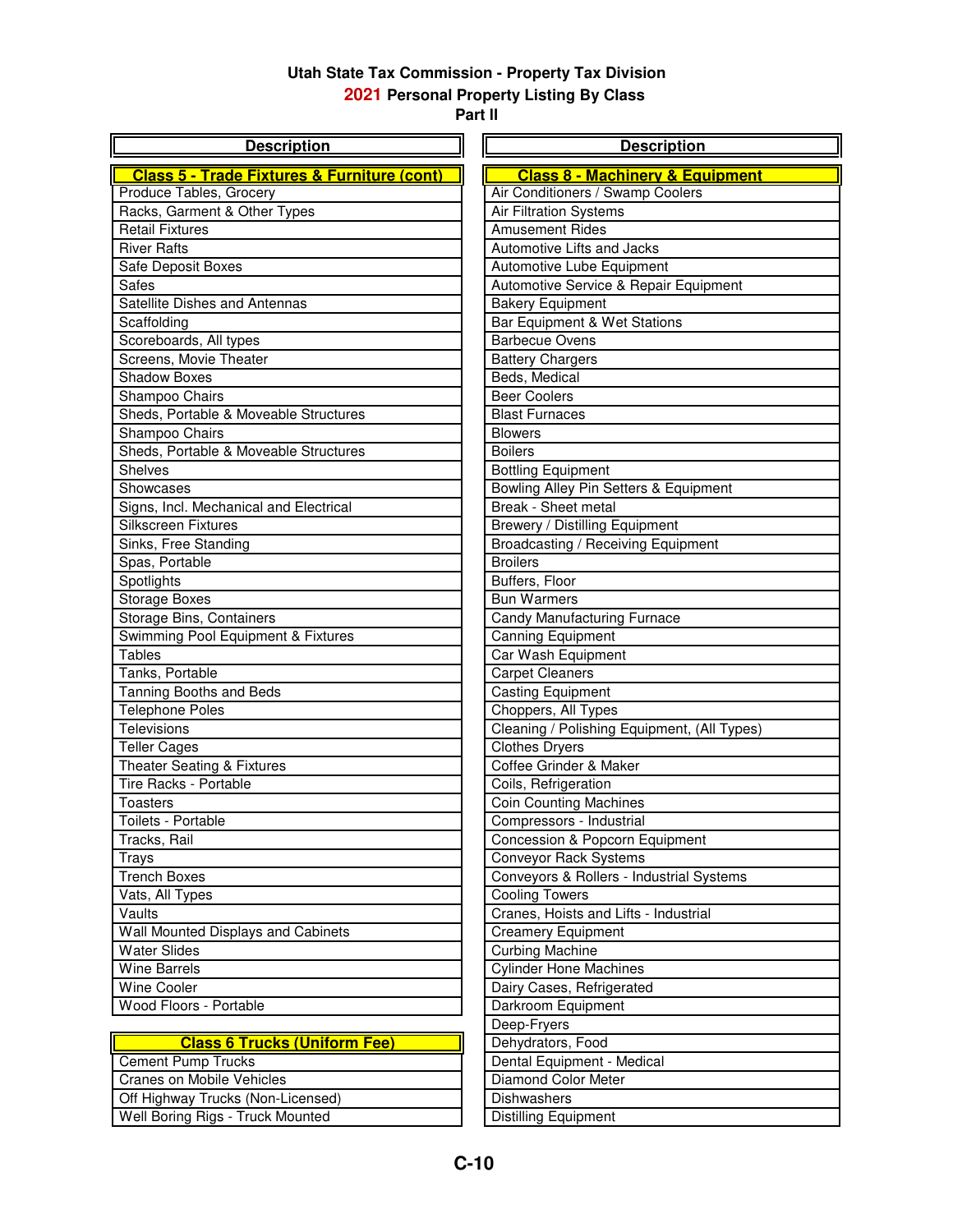#### **2021 Personal Property Listing By Class**

| <b>Description</b>                                | <b>Description</b>                                |
|---------------------------------------------------|---------------------------------------------------|
| <b>Class 8 - Machinery &amp; Equipment (cont)</b> | <b>Class 8 - Machinery &amp; Equipment (cont)</b> |
| Donut Making Equipment                            | Lathes, Mechanical (Non CNC)                      |
| Dough Sheeters                                    | Laundry / Dry Cleaning Equipment                  |
| Drill Rigs - Non-Petroleum                        | Lawn Mowers & Landscape Equipment                 |
| <b>Drink Dispensers</b>                           | Lenses, Medical                                   |
| <b>Drum Micrometers</b>                           | Lensometer, Medical                               |
| Dry Cleaning Equipment                            | <b>Liquor Dispensing Systems</b>                  |
| <b>Electric Car Charging Stations</b>             | Lube Systems & Devices                            |
| Electrolysis Machines - Medical                   | Lumber Mill Equipment                             |
| Exam Tables - Medical                             | Machine Shop Equipment*                           |
| <b>Exhaust Systems</b>                            | Machinery, Production and Processing              |
| Expresso Machines & Latte Makers                  | Malt / Shake Mixers                               |
| Eye Examination Equipment - Medical               | Manufacturing Equipment*                          |
| Fabric Mills*                                     | Material/Personnel Lift, Propane or Battery       |
| Fans & Vent Systems                               | Meat Cases, Refrigerated                          |
| Finishers / Iron Presses                          | Meat Lockers                                      |
| Floor Cleaners, Sweepers & Polishers              | Meat Packing & Processing Equipment               |
| <b>Flumes</b>                                     | Medical / Surgical Instruments                    |
| Food Cutting and Slicing Machinery                | Medical Equipment & Fixtures                      |
| <b>Food Preparation Equipment</b>                 | Mesoptomer, Medical                               |
| Food Processing Plant Equipment*                  | Metal Fabrication Equipment*                      |
| Food Warmers                                      | <b>Metal Working Tools</b>                        |
| Foundry Machinery & Equipment                     | Microscope                                        |
| Freeze / Slush Machines                           | Microwave Ovens                                   |
| Gas Pumps & Dispensers                            | Milk Processing Equipment                         |
| Generators, Backup systems                        | Milling Equipment                                 |
| Generators, Portable                              | Mixers, Industrial                                |
| Glasswasher / Motor brush                         | Mortuary Equipment                                |
| Glazer                                            | Movie Projection Equipment                        |
| <b>Golf Carts</b>                                 | Nitrous Oxide Systems and Tanks                   |
| Griddles, Electric and Gas                        | Opthalmoscope, Medical                            |
| Grills & Hoods                                    | Optical Equipment, Medical                        |
| Grinders - Shop                                   | Ovens                                             |
| Grinders, Food                                    | Packaging Equipment*                              |
| <b>Heating Systems</b>                            | Paint Mixing and Dispensing Equip. / Paint Booths |
| Hoists and Lifts - Auto & Manufacturing           | Pallet Lifts / Jacks                              |
| Hoists, Electric                                  | <b>Pattie Machines</b>                            |
| Hoods, Vent Fans & Fire Extinguishers             | Peelers, Vegetable                                |
| Hospital Equipment & Fixtures                     | Photographic Laboratory Equipment                 |
| Hot Tub / Jacuzzi - Above Ground                  | <b>Pickling Machines</b>                          |
| Hydraulic Jacks - Portable                        | Pie and Pizza Rollers                             |
| Ice Cream Machines & Confectionery Equipment      | Pie Presses                                       |
| Ice Manufacturing Machines                        | Piping, Industrial                                |
| Ice Merchandisers                                 | Pizza Ovens                                       |
| Incinerators                                      | Popcorn Makers                                    |
| Industrial Equipment*                             | Power Lines / Lighting - Portable                 |
| Ironers                                           | Power Tools                                       |
| Jacks, Industrial                                 | <b>Precision Tools</b>                            |
| Keratometer - Medical                             | Prep Tables, Temperature Controlled               |
| Key Machine, all types                            | <b>Pressure Cookers</b>                           |
| Kilns, Dry and Tunnel                             | Printing Equipment*                               |
| Kitchen Appliances                                | Printing Presses*                                 |
|                                                   |                                                   |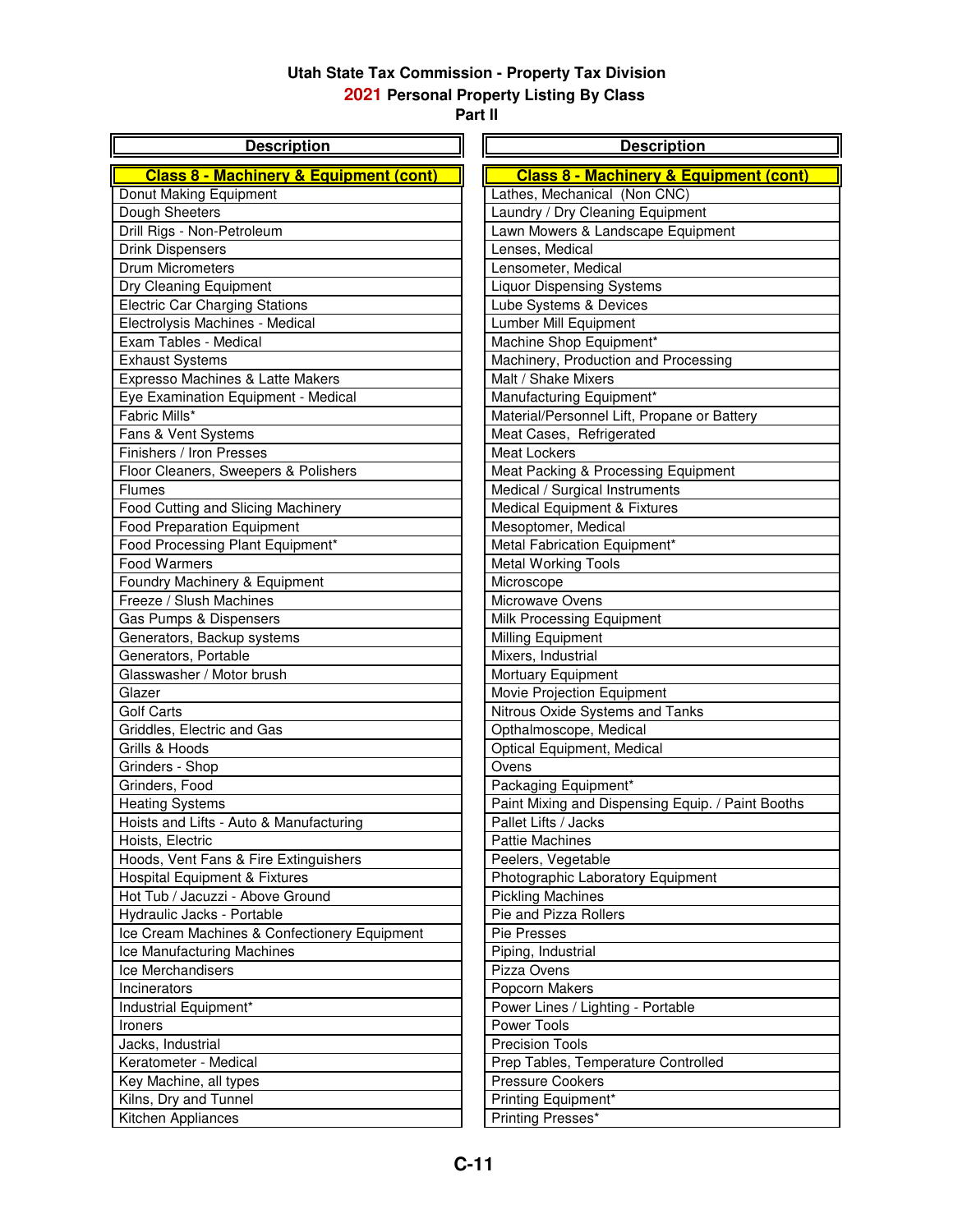# **2021 Personal Property Listing By Class**

| <b>Description</b>                                | <b>Description</b>                                |
|---------------------------------------------------|---------------------------------------------------|
| <b>Class 8 - Machinery &amp; Equipment (cont)</b> | <b>Class 8 - Machinery &amp; Equipment (cont)</b> |
| Processing Equipment, Industrial                  | UPS - Commercial / Industrial                     |
| Puffers                                           | Utilities - On-Site                               |
| <b>Pulley Tracks</b>                              | Vacuum Cleaners                                   |
| Pumps - Air, Water and Fuel                       | Vacuum Systems - Built-In                         |
| Reach In Coolers                                  | <b>Valve Grinders</b>                             |
| Reformer / Hydro heaters - Industrial             | Vent Fans & Hoods                                 |
| <b>Refrigerated Display Cases</b>                 | Vertexometer, Medical                             |
| Refrigerators & Freezers                          | Veterinary Instruments / Equipment                |
| Retarders                                         | Vise                                              |
| <b>Revolving Roasters</b>                         | Vision Testing Equipment- Medical                 |
| <b>Riveting Machines</b>                          | Waffle Irons                                      |
| <b>Roll Dividers</b>                              | Walk-In Refrigerators & Coolers (Portable)        |
| <b>Roller Machinery</b>                           | Warmers                                           |
| Roofing Equipment                                 | <b>Washer Extractors</b>                          |
| Rotary Presses*                                   | Washing Machines and Dryers (Clothes)             |
| <b>Sanding Machines</b>                           | Water Heaters / Processors                        |
| Sawmill Machinery & Equipment                     | <b>Water Purification Equipment</b>               |
| Saws                                              | Water Softener Systems                            |
| Scales, Non-Electric                              | <b>Weaving Machinery</b>                          |
| <b>Service Station Equipment</b>                  | Welders                                           |
| Sewing Machines                                   | Wheel Balancing & Alignment Equipment             |
| <b>Sheeters and Molders</b>                       | Wheel Bearing Packing Tools                       |
| <b>Shirt Presses</b>                              | <b>Winding Machinery</b>                          |
| Shoe Repair Machinery                             | <b>Wood Shop Machines</b>                         |
| <b>Shredding Machinery</b>                        | <b>Wrecking &amp; Demolition Equipment</b>        |
| Ski Lift Equipment & Machinery                    | X-Ray Machines - Medical                          |
| <b>Slicers</b>                                    |                                                   |
| <b>Slurry Machinery</b>                           | <b>Class 10 - Railroad Cars</b>                   |
| Smelter Equipment                                 | Railroad Cars - All Types                         |
| Snow Removal Equipment                            |                                                   |
| Sod Cutters (Non Farm)                            | <b>Class 12 - Computer Hardware</b>               |
| Soda Fountain                                     | Cad / Cam Systems Equipment                       |
| Spray Guns                                        | Computers, Mainframe, LAN & Personal              |
| Stamping, Metal Machinery                         | <b>Computer Peripherals &amp; Components</b>      |
| Steam Cleaners and Irons                          | Copiers & Copy, Fax, Printer Combinations         |
| Steam Lines / Boilers                             | Data Processing Equipment & Peripherals           |
| <b>Steam Tables</b>                               | Disc Drives, Computer                             |
| Sterilizers, Medical                              | <b>Expansion Boards</b>                           |
| Stove Hoods / Vents & Fans                        | File Servers, Computer                            |
| Stoves, Electric and Gas                          | Graphic Systems Equipment, Computer               |
| <b>Stripping Machines</b>                         | Hard Drives, Computer                             |
| Subscriber Connection, CATV                       | LAN Systems Hardware, Computer                    |
| Surgiscope, Medical                               | Modems, Computer                                  |
| Thermometer, Medical                              | Palm Pilots                                       |
| Tire Changing and Repair Equipment                | Plotter                                           |
| <b>Tire Recapping Equipment</b>                   | POS Systems - Non Manual                          |
| Tonometer, Medical                                | Satellite / Cable Converters & Receivers          |
| Tools, Hand & Power (all types)                   | Tape Drives, Computer                             |
| Topogometer, Medical                              | Tape Memory Units, Computer                       |
| <b>Typesetting Equipment</b>                      | <b>Thermal Printers</b>                           |
| Ultrasonic Cleaners, All Types                    |                                                   |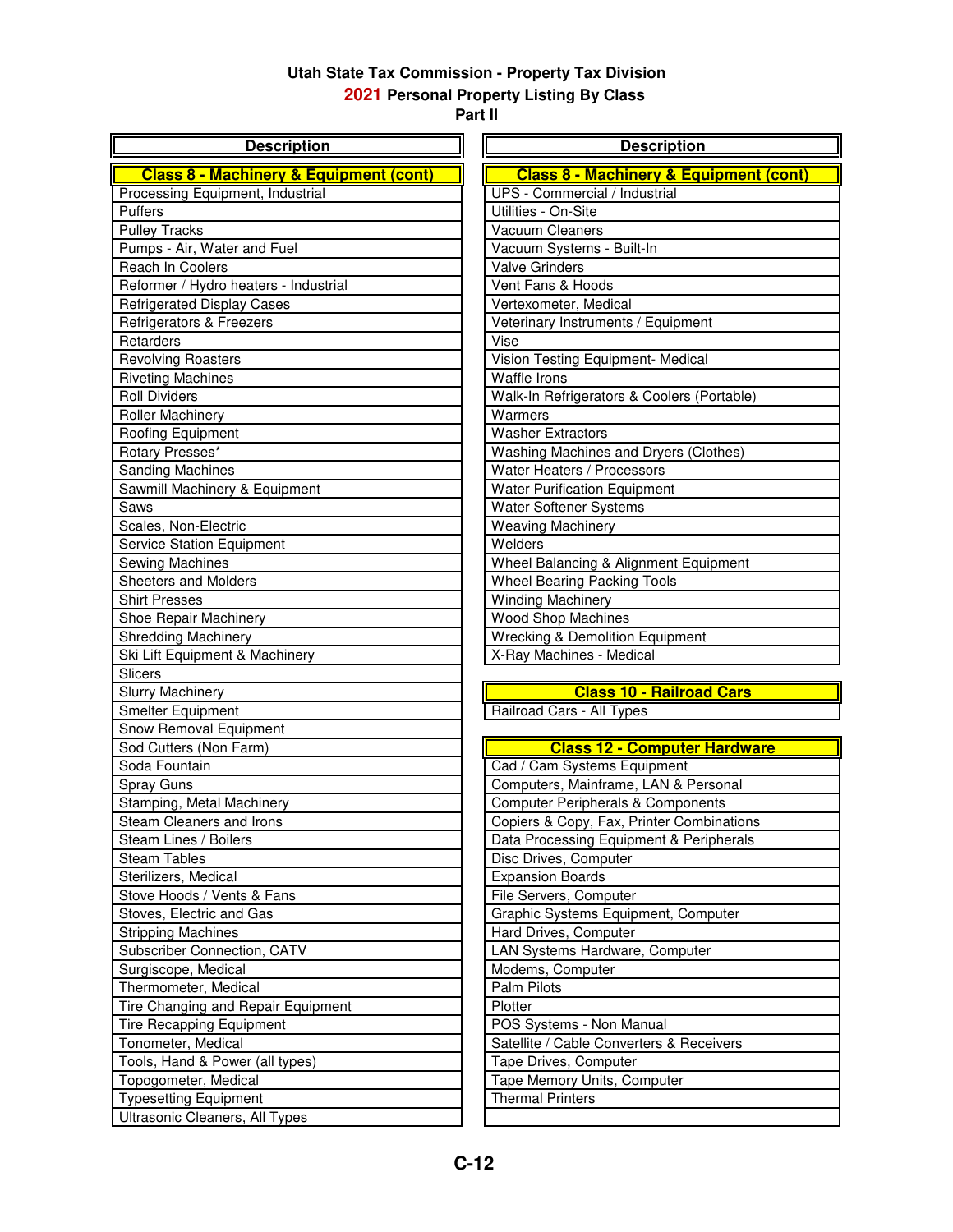### **2021 Personal Property Listing By Class**

**Part ll**

| <b>Description</b>                               | <b>Description</b>                                  |
|--------------------------------------------------|-----------------------------------------------------|
| <b>Class 13 - Heavy Equipment</b>                | <b>Class 16 - Long Life Property</b>                |
| <b>Asphalt Paving Equipment</b>                  | Grain Elevator Bins (non farm)                      |
| <b>Asphalt Batch Plants</b>                      | Locomotive                                          |
| Backhoe & Front Loader Tractors                  | Pipelines & Pipe Systems, Oil & Gas                 |
| <b>Cement Batch Plants</b>                       | Refuse Bins & Containers - Roll-Off Type            |
| Cement Forms - Heavy Duty                        | Scales, Truck                                       |
| <b>Compaction Equipment - Construction</b>       | Solar Energy Equipment, Including Solar Panels      |
| Compressors, Construction                        | Solar Farms - Industrial                            |
| <b>Construction Equipment</b>                    | Tanks, Bulk Storage                                 |
| Conveyors, Mining & Construction                 | Towers, Cell Phone, Broadcast & Ski Lifts           |
| <b>Crawler Loaders &amp; Cranes</b>              | <b>Transmitting Towers</b>                          |
| Crushers, Construction                           | Wind Powered Electrical Generators and Tower        |
| Ditchers - Construction                          |                                                     |
| Excavators, Construction                         | <b>Class 20 - Petroleum Exploration &amp; Prod.</b> |
| Generators, Wind Driven                          | Drill Rigs, Petroleum                               |
| Graders - Construction                           | Gas Lines, Petroleum                                |
| Heavy Equipment, Construction, Mining            | Natural Gas Exploration Equipment                   |
| Hydraulic Excavators - Construction              | Oil and Gas Exploration Equipment                   |
| Hydraulic Cranes - Construction                  | Oil and Gas Well Equipment                          |
| Loader / Backhoes                                | Petroleum Exploration Drilling Equipment            |
| Logging Equipment                                | <b>Petroleum Processing Equipment</b>               |
| Long Wall Mining Equipment                       | Petroleum Refining Equipment                        |
| Material/Personnel Lifts, Gas or Diesel          | Radio Telemetry Units (RTU) - Petroleum             |
| Mining Heavy Equipment                           | Re-Injection Equipment - Petroleum                  |
| Mixers, Cement                                   |                                                     |
| Paving Machines, Construction                    | <b>Class 21- Commercial Trailers (Uniform Fee)</b>  |
| <b>Pavement Sweepers</b>                         | <b>Commercial Trailers</b>                          |
| Pile Driving Equipment - Construction            | <b>Office &amp; Concession Trailers</b>             |
| Quarry Equipment                                 |                                                     |
| Scrapers, Construction                           | <b>Class 25 - Aircraft Parts Manufacturing</b>      |
| Screens, Mining                                  | Aircraft Parts Manufacturing Tools and Dies         |
| Skid Steer Loaders, Construction                 |                                                     |
| Snow Cats                                        | <b>Class 27 - Electrical Power Generating</b>       |
| Sweeper Vehicles, Nonlicenced                    | Electrical Power Generating Equip. & Fixtures       |
| Tractors W / Backhoes & Front Loaders            |                                                     |
|                                                  | <b>Class 28 - Non-Capitalized Property</b>          |
| <b>Class 15 - Semiconductor Manuf. Equipment</b> | Acquisition Cost of \$1,000 or less                 |
| <b>Chemical and Gas Systems</b>                  | Any Class of Property can be elected                |
| Clean Room Equipment                             |                                                     |

# Crystal Growing Equipment **Crystal Growing Equipment**

| <b>Supplies</b>                 |
|---------------------------------|
| <b>Office Supplies</b>          |
| Pet Grooming Supplies           |
| Cleaning & Maintenance Supplies |
| Lubricants                      |
| <b>Replacement Parts</b>        |
| <b>Shop Supplies</b>            |

# **Class 16 - Long Life Property**

Billboards (excluding LED component)

Wafer Manufacturing Equipment

 Deionized Water Systems **Electrical Systems Encapsulation Equipment** 

Photo Mask

**Test Equipment** 

Cable Fiber Optic, (Buried)

Semiconductor Manufacturing Equipment

Containers, Shipping and Storage